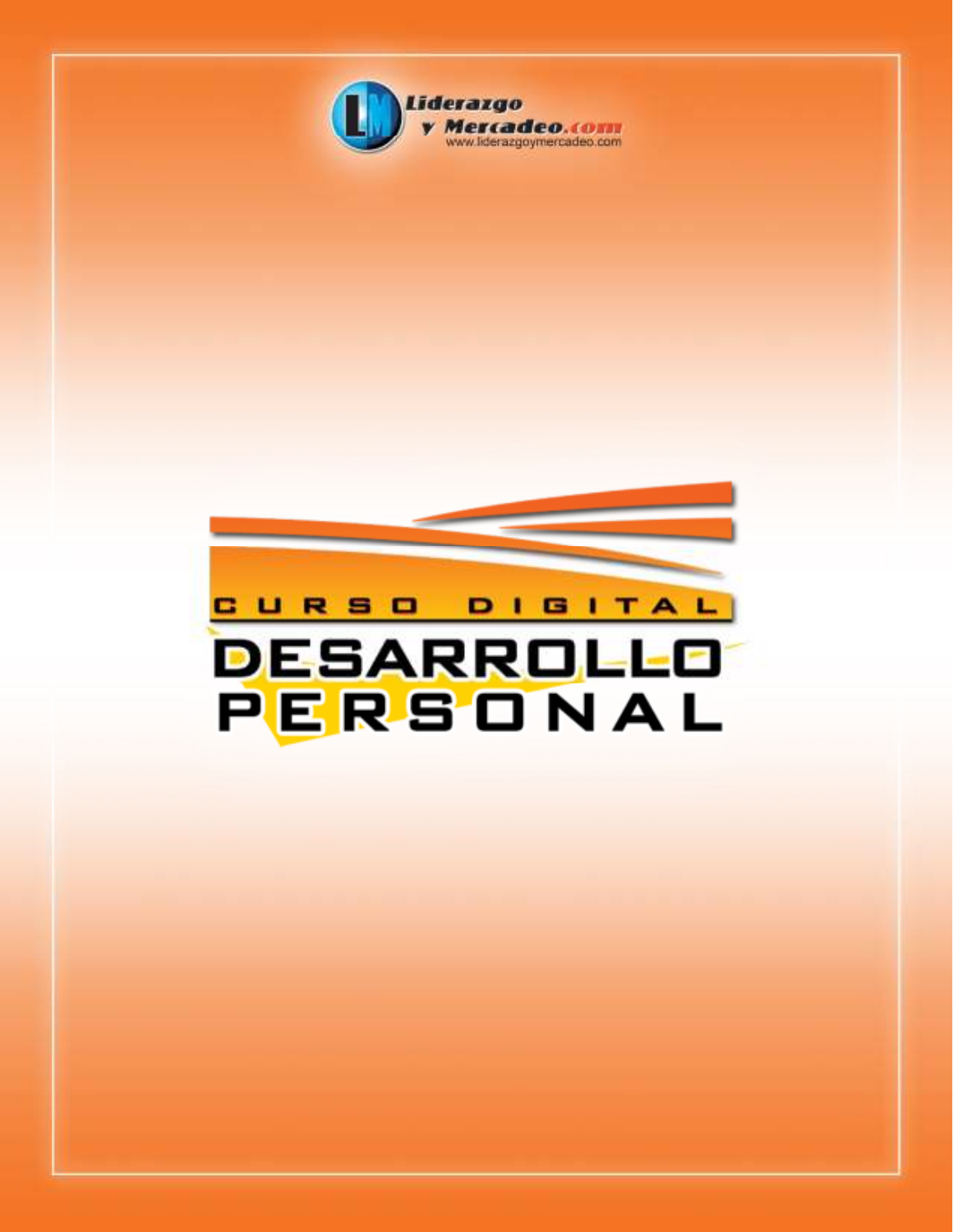

### **ATREVASE AL CAMBIO**

EN ESTA VIDA, LAS COSAS solo se consiguen trabajando. La gente no nace con éxito o feliz; eso se consigue con el propio esfuerzo.

Este capítulo tiene el propósito de colocarle en el asiento del conductor. Le anima a evaluar sus sueños y aspiraciones, y a diseñar plan para alcanzarlos. También se propone inspirarle confianza para que se atreva a cambiar su vida.

Permítase a sí mismo la libertad para soñar y luego organícese de modo que pueda transformar esos sueños en objetivos alcanzables, y ponga en marcha los engranajes para conseguirlo. Aunque seguramente le guste el sonido de su destino, el éxito o un nuevo yo, es muy probable que el viaje hacia ese objetivo no le atraiga. Su estilo de vida actual, con todas sus limitaciones, puede parecerle preferible a poner pie en un nuevo territorio y arriesgarse al fracaso. Pero si se atreve a pensar en las cosas que podría hacer, también se puede atrever a conseguir que sucedan.



A menudo, mejorar su vida significa aprender nuevas habilidades. Para su programa hacia el éxito quizá necesite aprender a redactar bien un resumen de sus actividades, o a salir adelante por sí solo, o quizá el deseo de seguir una nueva carrera profesional signifique que necesita matricularse en un curso. Aprender cosas nuevas no siempre es fácil, pero tampoco suele ser tan difícil como parecía antes de que empezara, y resulta extremadamente gratificante. También descubrirá que cuanto más aprende, mas fácil le resulta afrontar el cambio, porque entonces se preocupa menos, actúa más y aumenta su seguridad en sí mismo.

Al hacer su vida más positiva, asumirá más responsabilidad por sí mismo, sus acciones y sentimientos. Empiece por cambiar lo que pueda sobre sí mismo; hay multitud de cosas que puede hacer, como conseguir un nuevo amigo, cambiar su estilo de peinado o correr más saludablemente, por ejemplo. Pero todo el mundo necesita también el apoyo de los amigos y de la familia, por lo que se incluyen consejos prácticos acerca de cómo encontrar el apoyo que necesita.

Un buen método para aumentar su seguridad en sí mismo consiste en utilizar toda oportunidad disponible para ensayar su nueva forma de ser: se sentirá liberado y capaz de embarcarse en nuevas pautas de comportamiento con seguridad. También puede realizar el cambio siendo más afirmativo y expresando esta fuerza interna con nuevas palabras y con un lenguaje más positivo del cuerpo.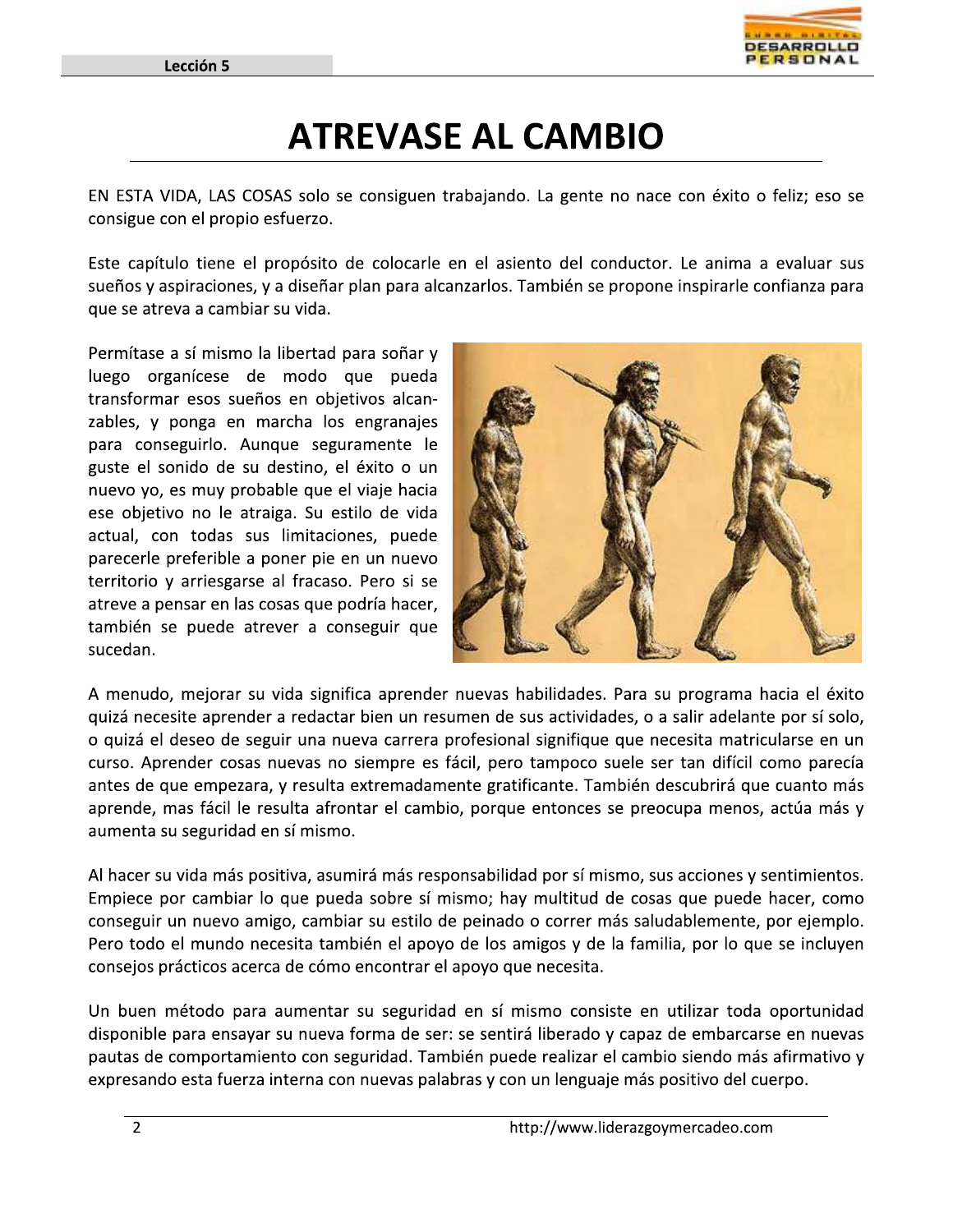

Atrévase a sonar y a perseguir sus sueños. Tiene el poder para cambiar su vida por completo. Y descubrirá que no solo es gratificante llegar, sino que también es muy estimulante el viaje.

AVANZAR, CON CAMBIOS POSITIVOS EN SU VIDA, SUPONE CONCEDERSE A sí MISMO EL ESPACIO Y EL TIEMPO NECESARIOS PARA SOÑAR Y LUEGO ATREVERSE A CONVERTIR ESOS SUEÑOS EN REALIDAD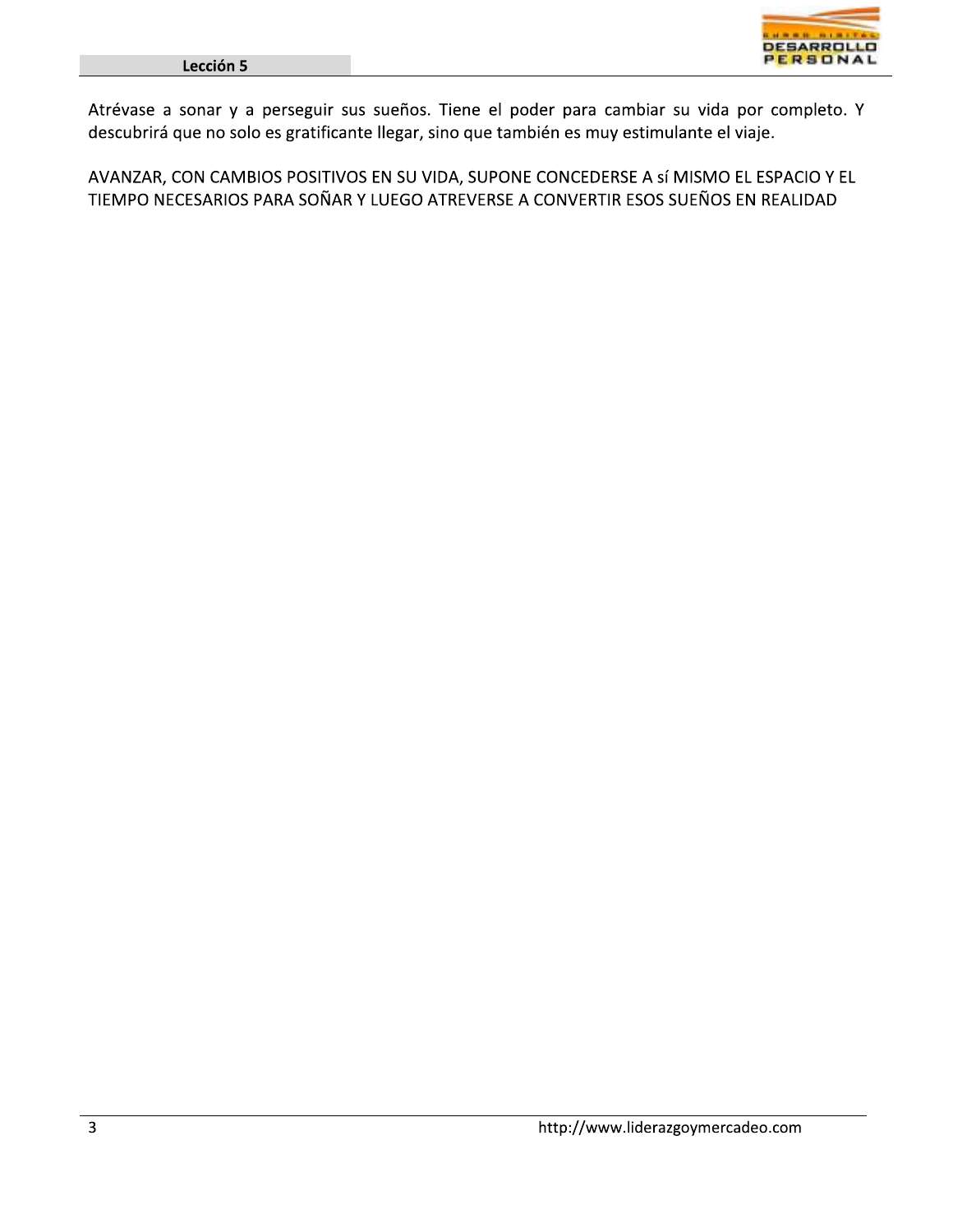# ¿QUE HARÍA USTED?

### ¿Que llevaría?

¿Cambiaría su traje formal por una tónica larga y ancha?

¿Cambiaría su traje a rayas por el atuendo de un espadachín?

¿Qué vehículo le gustaría conducir?

¿Le gustaría llegar a la oficina en una gran limusina?

¿Cambiaría su coche familiar por una potente motocicleta?

¿O se ve a sí mismo desmontando elegantemente de un caballo blanco como la nieve, delante de su oficina, un lunes por la mañana?

### ¿Dónde viviría?

¿Elegiría una cabaña de troncos en lo alto de una montaña?

¿O preferiría vivir en un faro?

### ¿Qué clase de trabajo haría?

¿Cambiaría el trabajar en la oficina por la cría de perros en el campo?

¿Aprendería a navegar en velero y ganarse la vida organizando excursiones de vela?









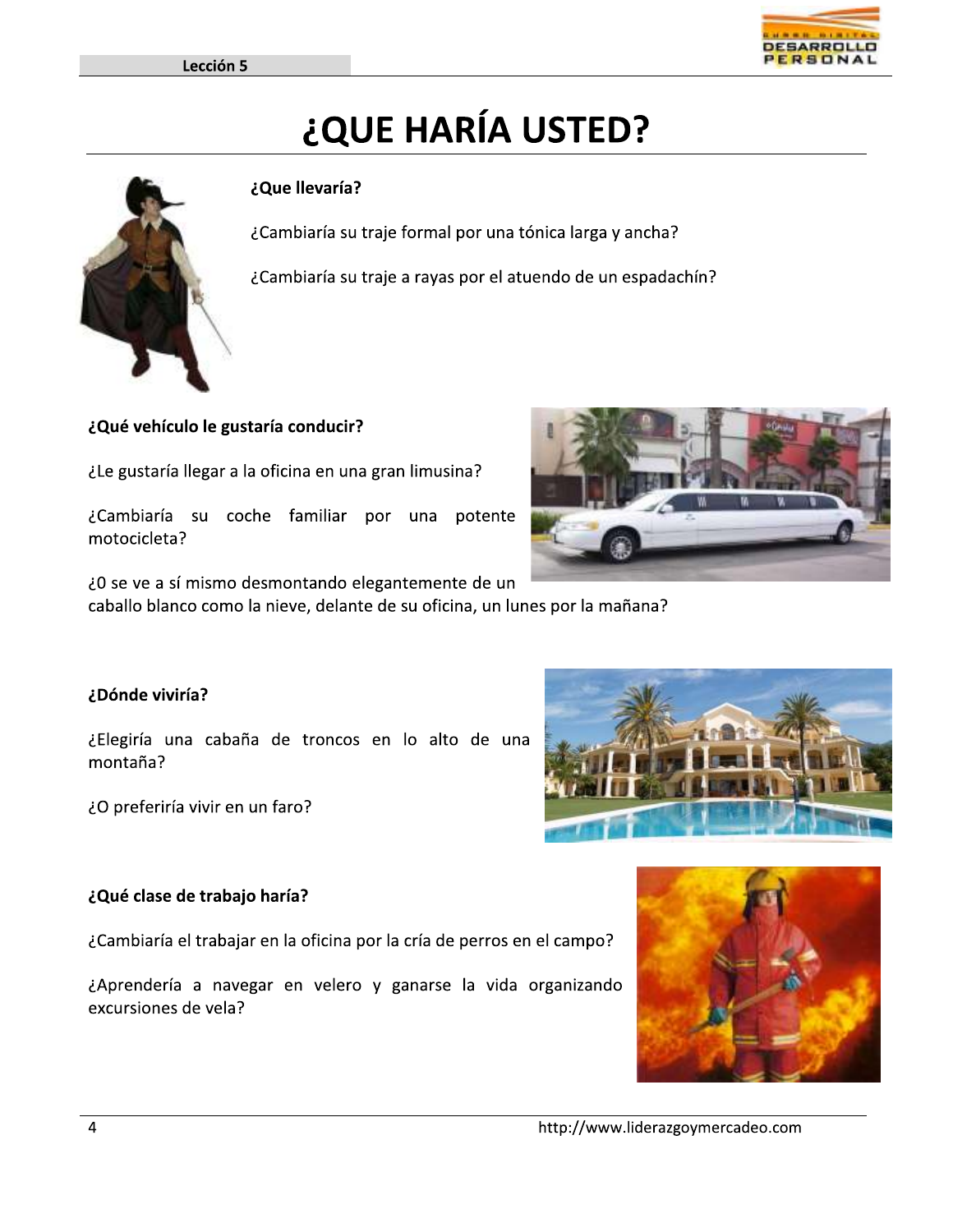

EL POETA PHILIP LARKIN escribió las siguientes Líneas al principio de su poema «Poesía de las partidas», que explora los sueños de aventura:

A veces se escucha, de quinta mano, el epitafio:

Renunció a todo y desapareció, y siempre soñaras una voz que dice: Ciertamente lo aprobareis...

Larkin describe como una persona corriente puede «renunciar a todo» para seguir sus sueños, y lo envidiable que eso parece.

### Soñar con la aventura

La mayoría de las veces, nos adaptamos en la forma de vestir, vivir y comportarnos, de modo que una persona que trabaja en un banco, por ejemplo, lleva un traje, y de una persona que no es estudiante se espera que realice un trabajo responsable.

Pero todo el mundo sueña también con la aventura, con algo atrevido, excitante y romántico. Y aunque a los niños se les anima a creer, a imaginarse a sí mismos como exploradores, no sucede lo mismo con los adultos. Antes al contrario, cuando los adultos deciden hacer algo diferente con sus vidas, como vivir en la jungla, pintar la acera o simplemente teñirse el cabello, se le etiqueta como «marginados».

No obstante, tener sueños es positivo. Los sueños le ofrecen cosas que atender, por las que planificar, que esperar. Puede estar relacionados con toda clase de cosas: cambiar de trabajo, animar su estilo de vida, ofrecer un aspecto o actuar de modo diferente, e incluso viajar a Marte. Y aunque no crea en la posibilidad de viajar alguna vez a Marte, todavía puede disfrutar con la fantasía.

### Realizar sus sueños

Aunque algunos sueños son imposibles, otros no lo son. Usted puede convertir sus sueños en realidad. Tiene ese poder, y también esa responsabilidad. Si desea cambiar de trabajo, por ejemplo, trácese un plan: ponga al día su curriculum, lea los anuncios laborales, habla con amigos y familiares, encuentre asesoramiento profesional, entrevístese con un asesor laboral y luego solicite los trabajos que crea oportunos. Dedicar tiempo a pensar que supone realmente su sueño quizá suponga recibir una nueva formación profesional, o instalarse en una parte diferente del país. Imagine también las consecuencias: eso puede afectar a sus finanzas personales, su forma de llevar la casa, sus relaciones o sus planes familiares.

### Tiempo para sonar

Concédase la libertad para explorar sus sueños; deje que fluyan sus ideas. Intente no demolerlas al pensar que son imposibles o ridículas. Si no se siente seguro acerca de la realización de su sueño, utilice las preguntas planteadas en estas páginas como una especie de trampolín. Darse cuenta de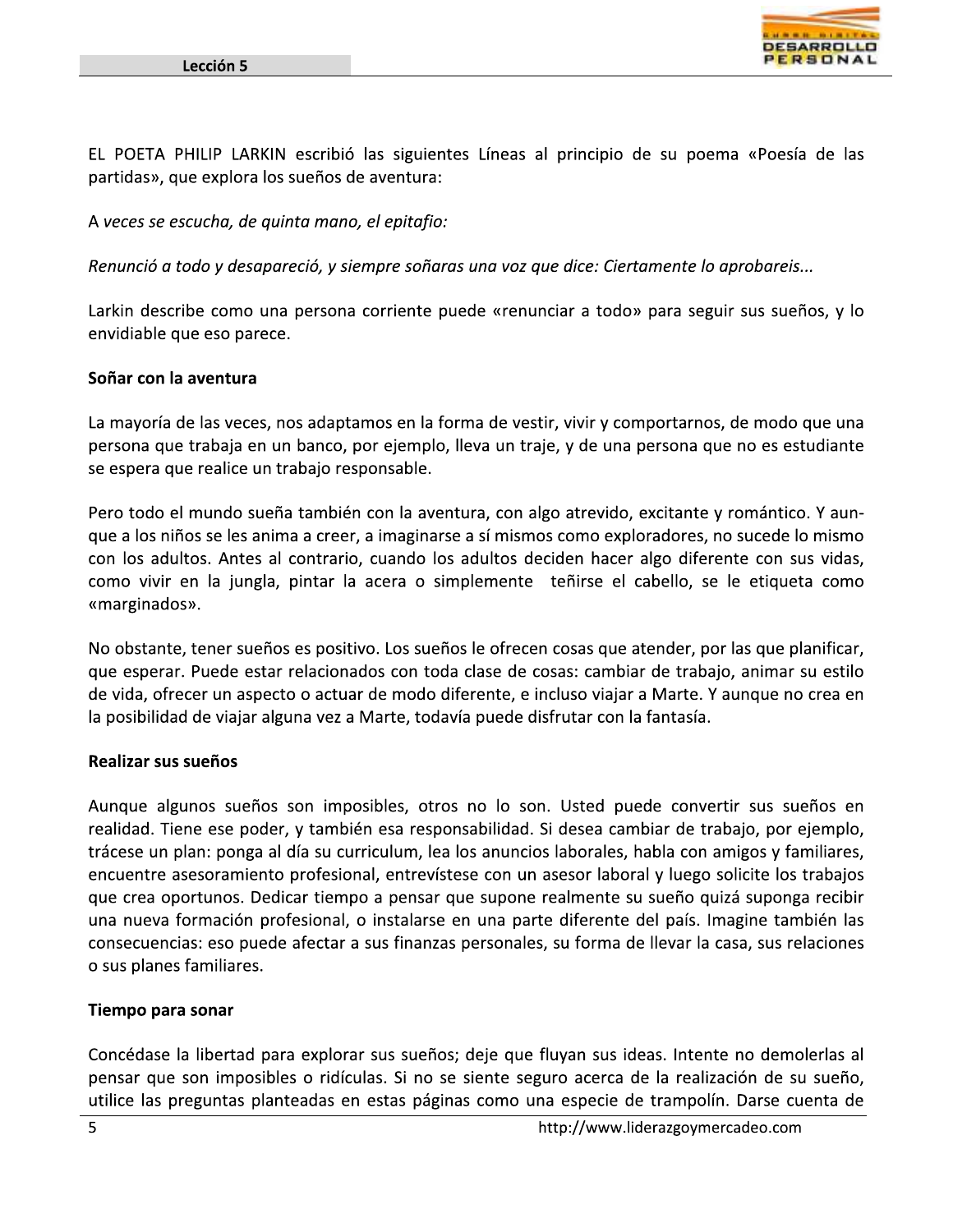

cuáles son sus sueños exige imaginación, esfuerzo, decisión y pensamiento positivo. Usted lo merece. Atrévase al cambio.

### ¿O acaso su mayor sueño consiste en hablar con alguien que le ha estado fastidiando desde hace mucho tiempo?

Quizá esa persona es su jefe y su mayor alegría en la vida será entrar una mariana en su despacho, decirle todo lo que ha detestado siempre de trabajar con él, para luego salir de allí y no volver nunca más...

### ¿Trabajaría y, si no fuera así, que haría en su lugar?

¿Sería realmente feliz sin hacer nada durante semanas? ¿Se imagina a si mismo tomando cocteles junto a la piscina, a la espera de la fiesta de esta noche a la que ha sido invitado?

Si pudiera crear su propia empresa, ¿qué negocio montaría? ¿Empezaría a producir artículos del hogar para zurdos? ¿Ofrecería cursos sobre como producir cosméticos caseros basados en productos naturales?

Si le gustan los niños, ¿cuántos tendría? ¿Tendría diez hijos? ¿O solo quiere tener dos?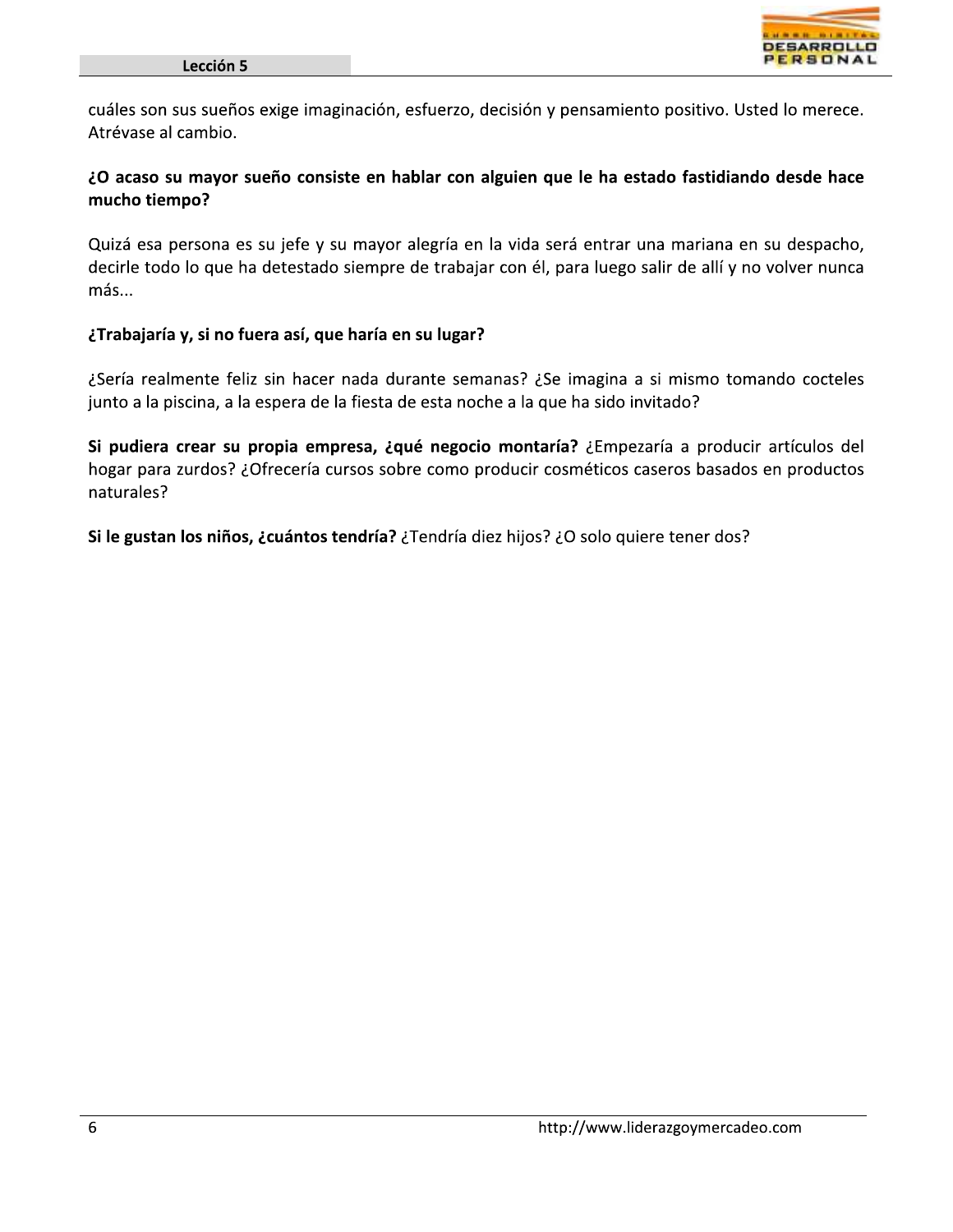Ξ



## SÓLO IMAGINESE

A hora que ha explorado sus sueños, imagine que, como si fuera un cuento de hadas, frota una Lección 5<br>
1. The contract of the explorado sus s<br>
1. The explorado sus s<br>
1. The consecuencias de sus acciones.<br>
1. Thinguezas revolucionarias<br>
1. Si se le ofreciera una forture **SÓLO IMAGINESE**<br> **SÓLO IMAGINESE**<br> **a** explorado sus sueños, imagine que, como si fuera un cuento de ha<br>
da en tres cosas: riqueza sin límites, éxito garantizado y libertad er<br>
de sus acciones. ¿Cómo afectarían esos cambi Exerción 5<br>
SÓLO IMAGINESE<br>
A hora que ha explorado sus sueños, imagine que, como si fuera un cuento de hadas, frota una<br>
lámpara mágica y aparece un genio que le ofrece la oportunidad de realizar alguno de esos sueños, de

### Riquezas revolucionarias

### Si se le ofreciera una fortuna. ¿qué haría?

- Comprar una casa hermosa en un lugar de moda.
- Cambiar su coche por otro más grande y rápido.
- · Elegir generosos regalos para amigos, padres y parientes favoritos. • Elegir generosos regalos para amigos, padres<br>parientes favoritos.<br>• Pagar todas sus deudas.<br>• Dejar de trabajar.<br>• Invertir el dinero y vivir de los intereses.<br>• Tomarse un año sabático y viajar.<br>• Dar grandes sumas de d
	- Pagar todas sus deudas.
	- Dejar de trabajar.
	- Invertir el dinero y vivir de los intereses.
	- Tomarse un año sabático y viajar.
	-
	-
	-
	-
	-

### 2. Libre de todo fracaso

### Si estuviera totalmente protegido contra el fracaso, ¿qué haría?

- Estudiar un idioma extranjero.
- Pedir un aumento de salario.
- Impulsar la carrera profesional estudiando un nuevo tema a nivel universitario. Si estuviera totalmente protegido contra el fracaso, ¿qué haría?<br>
• Estudiar un idioma extranjero.<br>
• Pedir un aumento de salario.<br>
• Impulsar la carrera profesional estudiando un nuevo tema a nivel universit<br>
• Seguir una
	-
	-
	-
	- Anunciar que había dejado de fumar

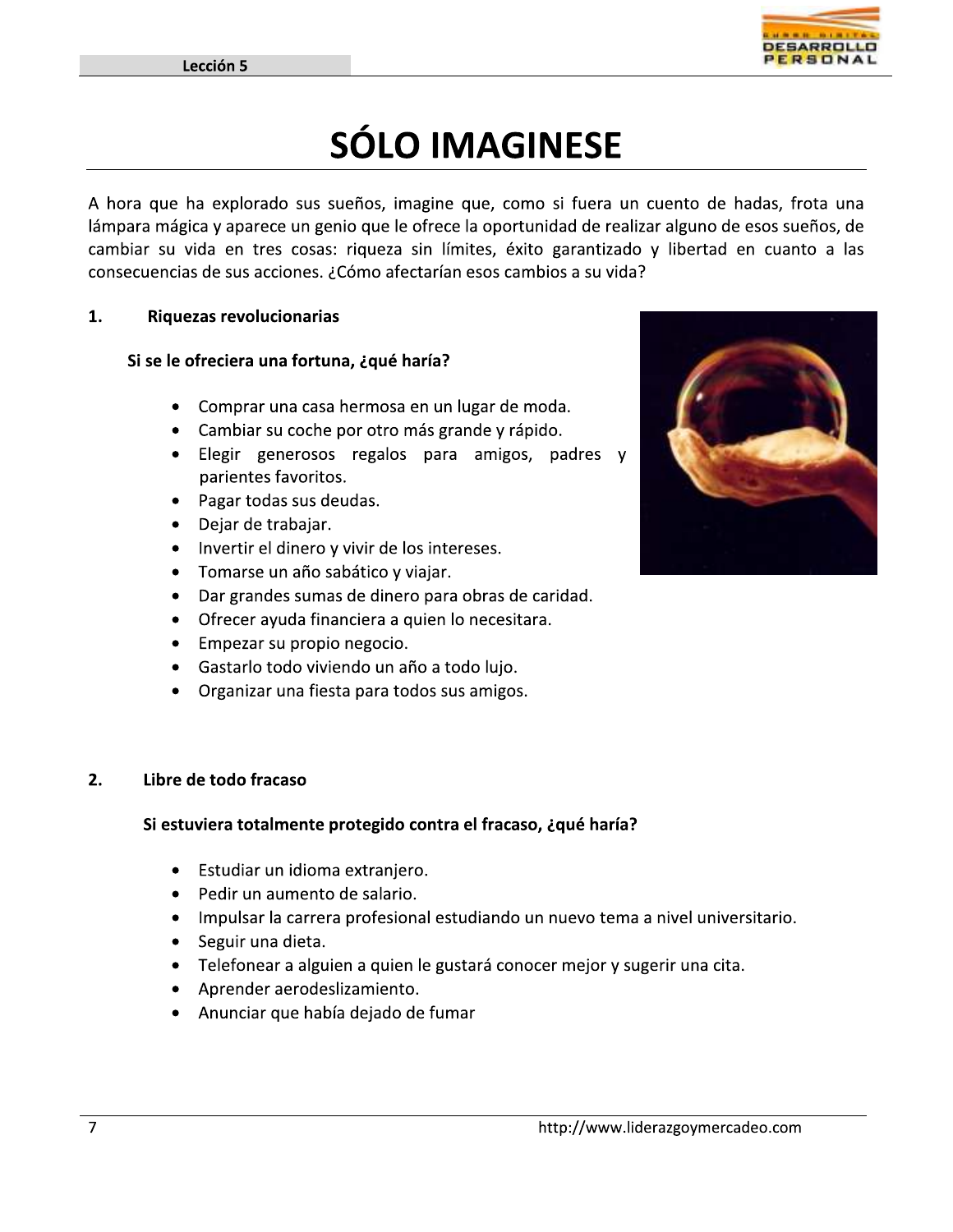

Esto fue lo que hizo Sarah:

Cuando tenía 25 años, Sarah heredó una suma considerable de dinero. En aquella época trabajaba como ayudante personal del director de una pequeña empresa. Podría haberlo dejado inmediatamente y vivido de su herencia, pero decidió continuar con su trabajo, porque lo disfrutaba. Invirtió la mayor parte de su fortuna y gastó el resto en vacaciones y en volver a decorar su apartamento. Al cabo de un par de años, decidió trasladarse a una ciudad en la costa y abrir una pequeña tienda para vender artículos novedosos que reflejaran una de sus principales pasiones en la vida: los gatos.

#### Imagine un deseo ¿Que le pediría a un genio que cambiara en su vida?

### Esto fue lo que hizo David:

David había empezado a estudiar derecho, pero al cabo de un par de años decidió que aquello no era para él. Como tenía que ganarse la vida, empezó a trabajar en el ayuntamiento local, donde descubrió que el salario no era nada del otro mundo, y el trabajo menos que estimulante David, sin embargo, estaba convencido de que la vida contenía algo más que aquello y siguió buscando un cambio. Su entusiasmo se disparó cuando un amigo que tenía un avión ultraligero le llevó a volar. David se dio cuenta en seguida de que deseaba formarse para ser un piloto de líneas aéreas. Aunque no disponía de ahorros y tenía unas pocas deudas, se sintió absolutamente decidido a considerar siquiera la posibilidad del fracaso. En contra de los consejos ofrecidos por su familia, acepto dos trabajos más a tiempo parcial, aparte de su empleo regular, llegando a trabajar 18 horas al día para ganar el dinero con que pagar su educación. Al cabo de varios años, consiguió su objetivo y actualmente trabaja para una gran compañía aérea.

#### 3. Causa sin efecto

### Si pudiera hacer o decir cualquier cosa sin temer a las consecuencias, ¿qué haría?

- $\bullet$ Aparcar la bicicleta en el aparcamiento reservado para el director.
- Decirle a una persona difícil lo que piensa de ella.
- Negarse a aceptar una tarea desagradable y decir a la otra persona que la hiciera ella misma.
- Decir que no al cónyuge y no cambiar de opinión aunque el otro le presionara.
- Acudir en ayuda de alguien en la calle sin temor a que se aprovecharan de usted.  $\bullet$
- Pedirles a los ruidosos vecinos que bajaran el volumen del estéreo.
- Negarse a admitir nada cuando sabe que tiene razón.
- Contradecir a su jefe.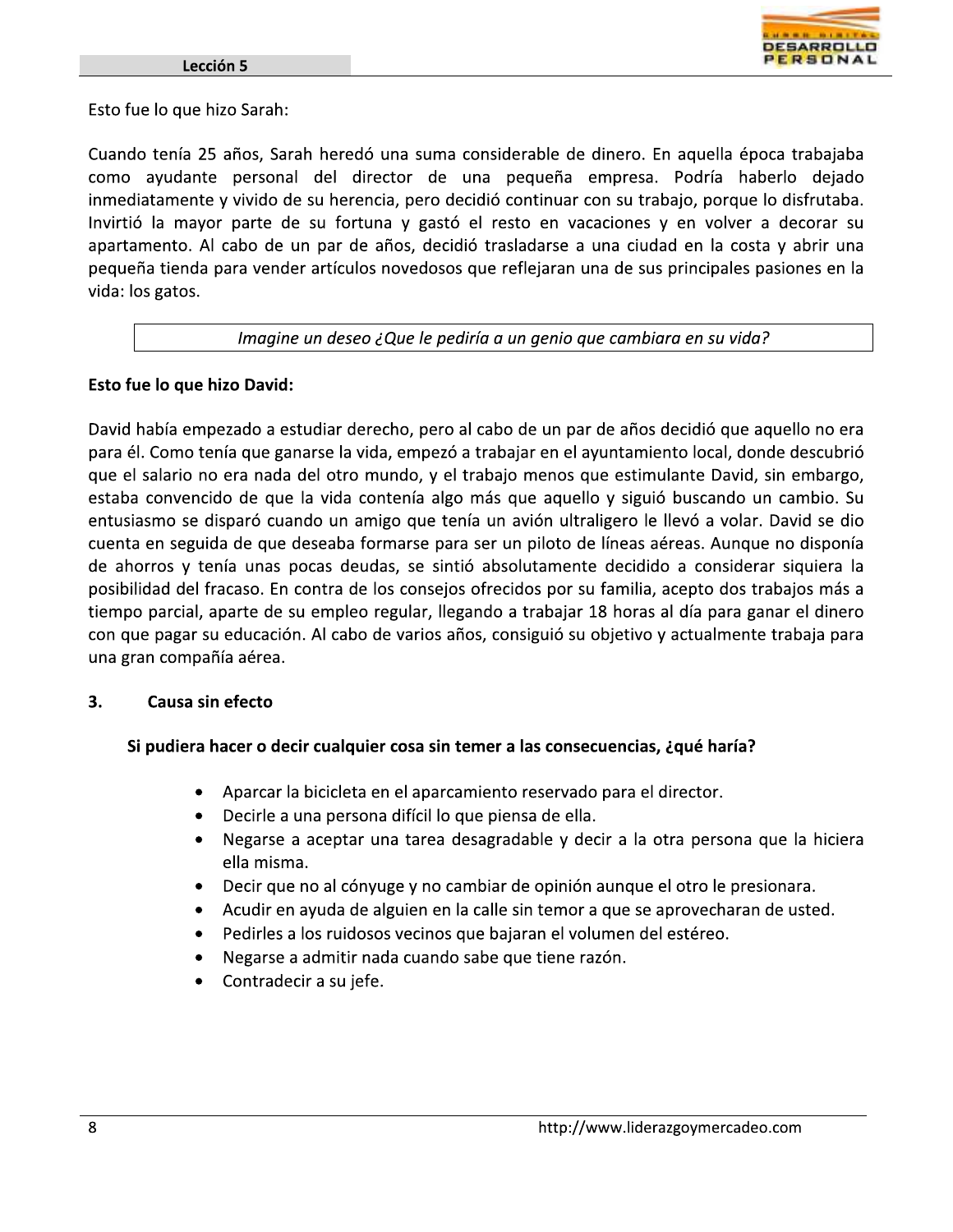

### Esto fue lo que hizo Anna:

Anna llevaba trabajando seis meses para un nuevo jefe en una empresa que le gustaba. Aunque disfrutaba con su trabajo, se sentía incomoda cuando su jefe le pedía que dijera que no estaba cuando llamaban ciertos clientes. Anna cumplió durante un tiempo con esa petición, pero se encontró cada vez más teniendo que soportar la irritación de los clientes. Como resultado, decidió dejar de lado sus temores de ser despedida y decirle a su jefe que ya no estaba dispuesta a mentir por él. Al principio, él no la tomó en serio, pero cuando llamó el siguiente cliente con el que él no quería hablar, Anna le pasó la llamada. A pesar de que el jefe se enfadó inicialmente con ella, terminó por respetar sus sentimientos y al final de su primer año de trabajo en la empresa, la ascendió.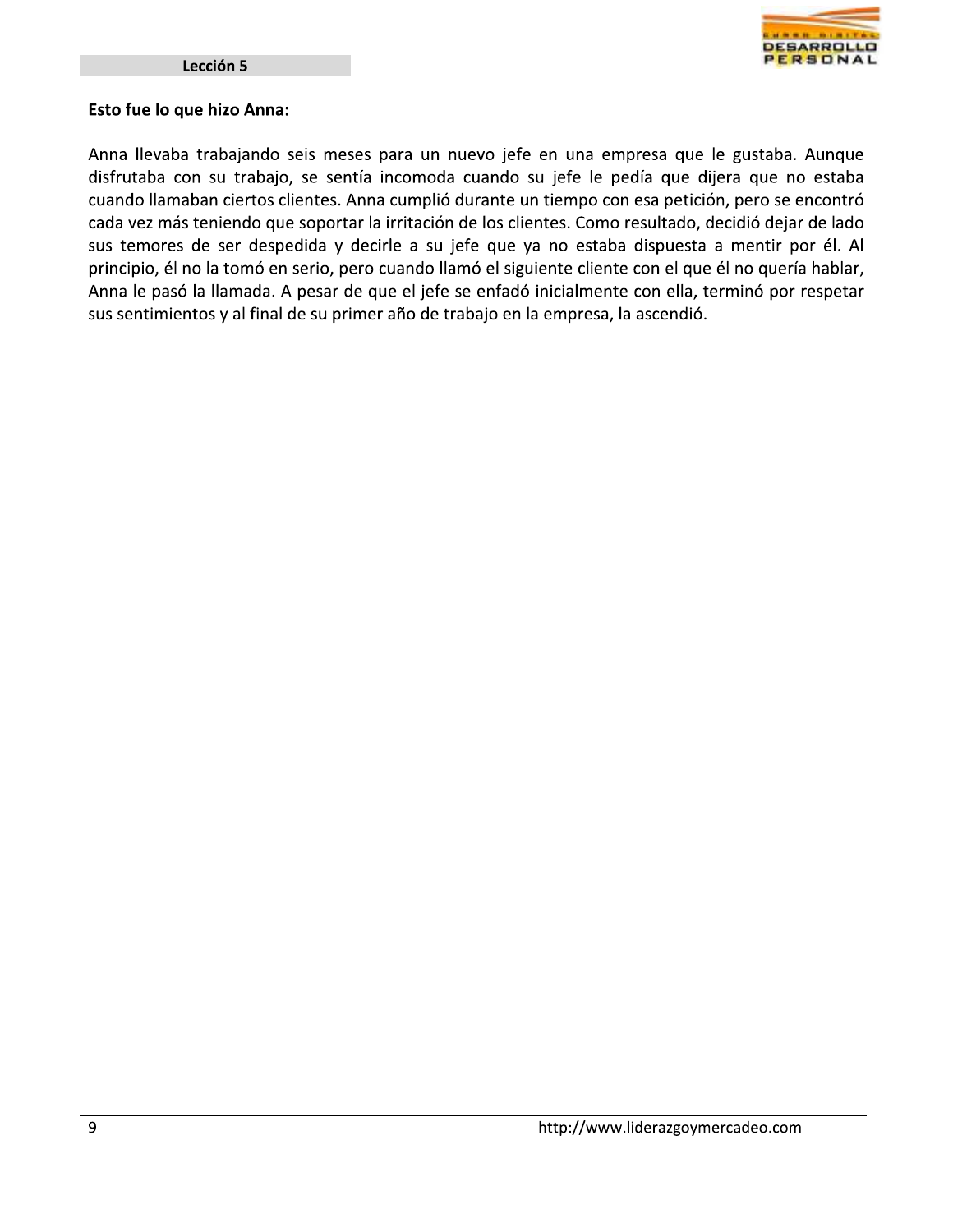

# **SÓLO IMAGINESE**

Ahora que ha dejado desbordar su mente, es el momento de iniciar una planificación concreta. El siguiente ejercicio está diseñado especialmente para personas que no logran salir de la rutina y sin una dirección clara en la vida, ilustrado aguí con el ejemplo de Joshua. Es irrelevante que haya alcanzado éxito o no en sus actividades pasadas. El ejercicio es igualmente útil tanto si trabaja dentro como fuera de casa.

El objetivo consiste en iniciar una misión de detección de datos para descubrir sus deseos personales, preferencias y necesidades. Entonces puede formular objetivos para alcanzarlos, y establecer un plan para realizarlos. Crearse un guion grafico le estimula a pensar en su vida de una forma lógica, y funciona como una sencilla ayuda visual para recordarle cuál es su siguiente paso para satisfacer sus necesidades.

### Paso 1: Recopilación de ideas

- Escriba en una hoja de papel las palabras «Me gusta...» y colóquela delante de usted.
- Complete ahora la frase tantas veces como quiera, y anote cada frase completa en una tarjeta distinta. Pase por lo menos media hora escribiendo; al principio, los pensamientos fluirán con facilidad y luego más lentamente, pero continúe. Anote todo lo que se le ocurra. No juzgue; simplemente, anótelo.
- Junte todas las tarjetas formando un montón.  $\bullet$

### Paso 2: Agrupación y definición

- Clasifique las tarjetas en categorías diferentes.
- · Si una tarjeta no parece encajar con las demás, forme con ella un grupo aparte.
- Examine cada grupo de tarjetas y decida que tienen en común todas las que forman el grupo.
- De a cada grupo un nombre o titulo

### Joshua escribió:

Me gusta... pasar fuera los fines de semana, practicar la jardinería, conocer a gente, practicar el squash, disponer de tiempo para mí mismo, ser mi propio jefe, estar en el campo, ser independiente, organizar fiestas, los pueblos, trabajar en casa, correr, realizar un trabajo que valga la pena, viajar...

Joshua categorizó sus tarjetas en cuatro grupos:

**Grupo 1:** golf squash correr.

Grupo 2: tener tiempo para mi ser mi propio jefe hacer un trabajo interesante trabajar en casa.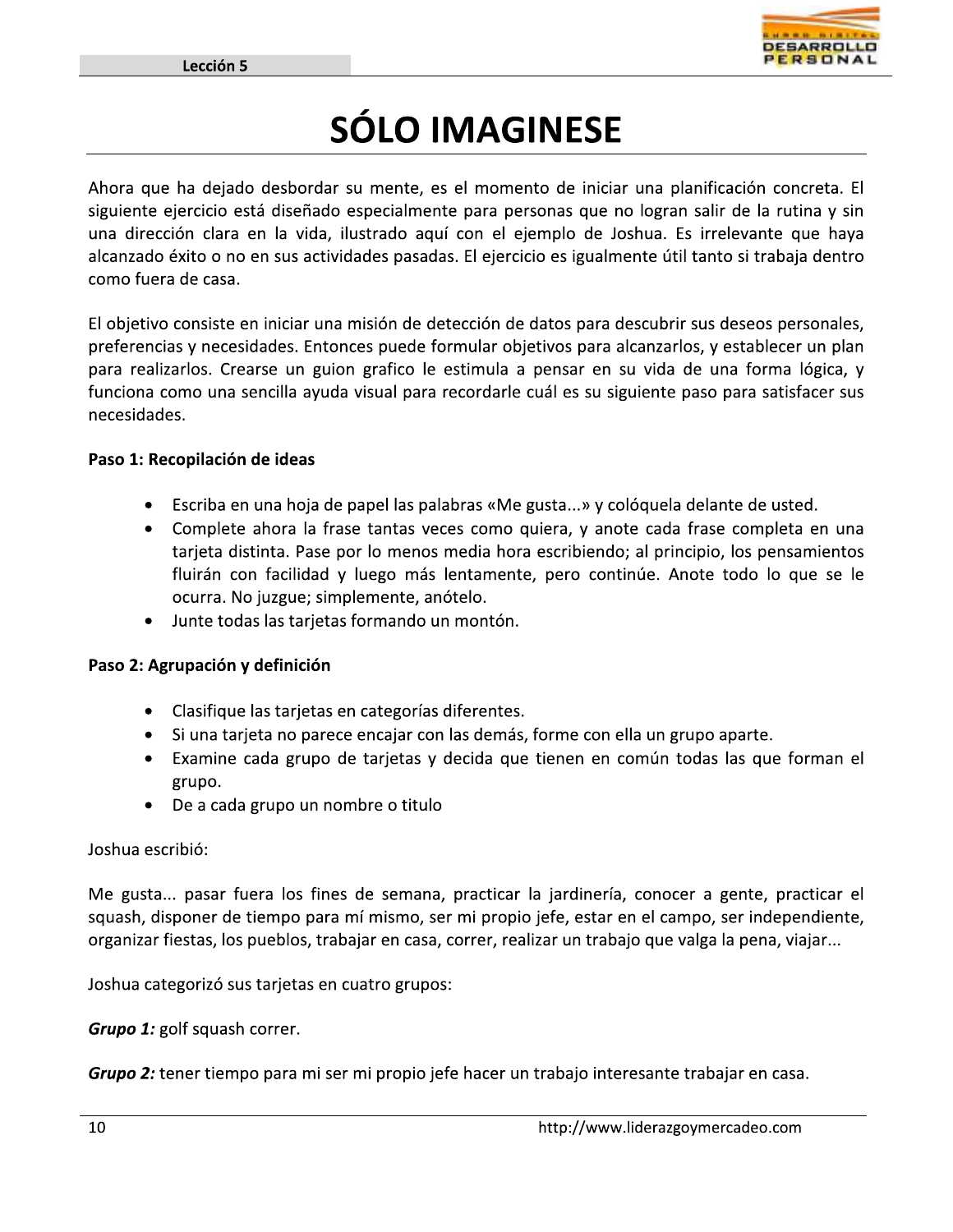Grupo 3: conocer a gente organizar fiestas

Grupo 4: fines de semana fuera campo pueblos

Joshua definió sus grupos:

**Grupo 1: deportes** 

Grupo 2: tener un trabajo grato e independiente

Grupo 3: estar con los demás

Grupo 4: estar al aire libre.

### Paso 3: Establecimiento de objetivos

- · Afirme un objetivo para cada grupo, definiendo cómo desea redirigir su vida y pasar su tiempo.
- Ponga cada objetivo en una tarjeta aparte y colóquela delante de las tarjetas pertenecientes a ese grupo.

### Paso 4: Sintonización

- Revise las tarjetas objetivo para ver si puede combinarlas en un objetivo más general.
- Anote el objetivo sintetizado en una tarjeta parte y colóquelo en la esquina izquierda de su tablero de memoria.
- · Disponga debajo el grupo de tarjetas objetivo, colocando el objetivo más importante a la izquierda y el menos importante a la derecha. con los otros intermedios, por orden descendente de prioridad.

El objetivo combinado de Joshua decía: Vivir en alguna parte del campo, cerca de instalaciones deportivas, dirigiendo mi propio negocio, el cual estaría relacionado con tratar directamente a la gente.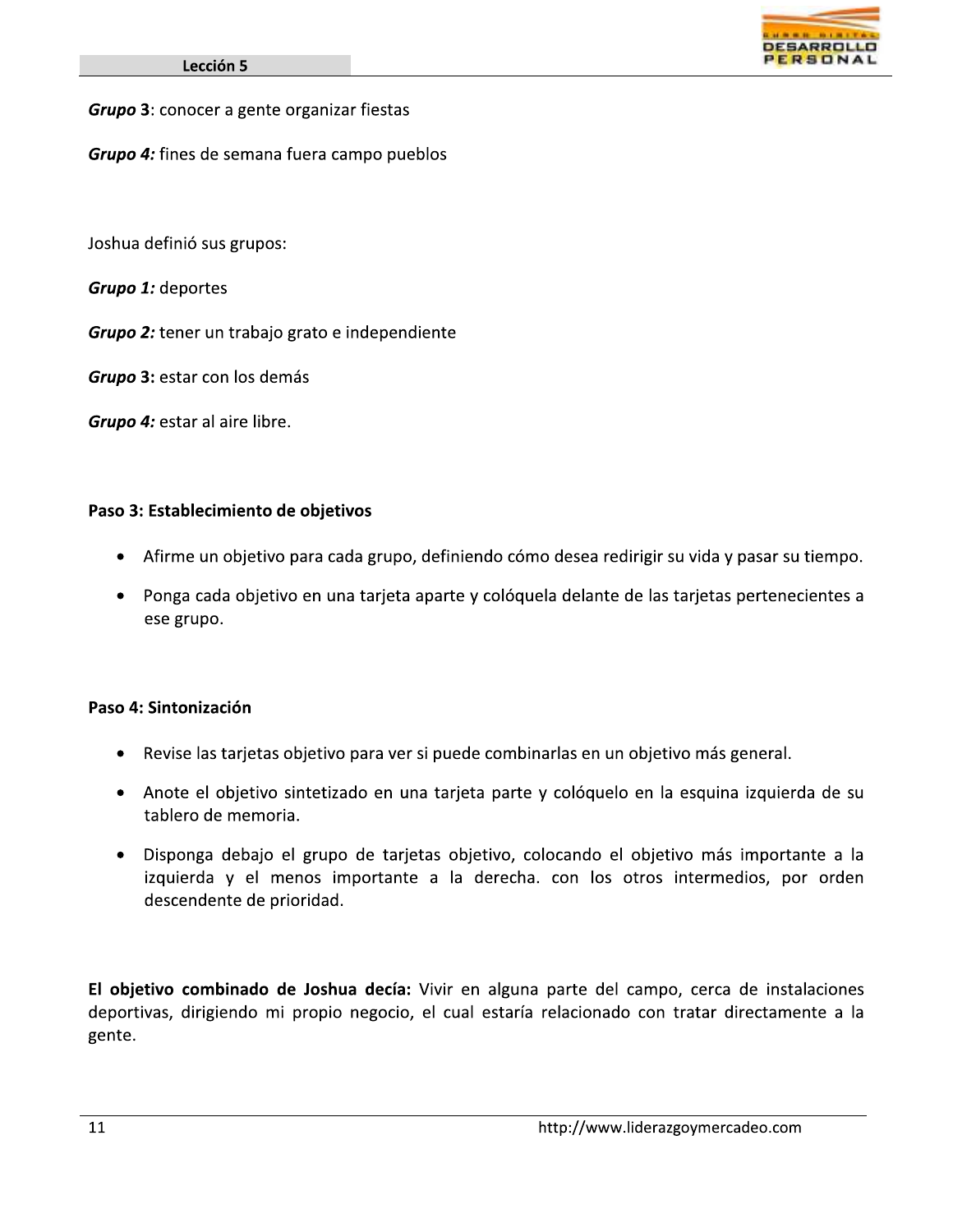

#### Paso 5: Examen

- Mientras observa sus objetivos sobre el tablero, compruebe si lleva una vida que le dirige hacia la consecución de esos objetivos.
- · Si no fuera así, piense en que tendría que cambiar en su vida para alcanzar esos

Objetivos.

### Paso 6: Determinar tareas por realizar

• Cree una serie de tareas que le conduzcan a la realización de su objetivo. Procure que no haya más de cinco al mismo tiempo. Anote cada una en una tarjeta y colóquela debajo de su tarjeta de objetivo. Ahora, su objetivo se ha convertido en un proyecto.

### Joshua anotó sus tareas:

Para dirigir mi propio negocio, necesito encontrar información general al respecto; hablar con gente que ya haya iniciado su propio negocio; efectuar una pequeña investigación de mercado; hablar con alguien que me pueda enseñar a producir un plan de negocio; preparar un plan de negocio...

### Joshua estableció los objetivos siguientes:

**Grupo 1:** practicar más deportes

Grupo 2: iniciar mi propio negocio

**Grupo 3:** tratar directamente con la gente

Grupo 4: estar cerca de la naturaleza

#### Joshua pensó:

Si deseo dirigir mi propio negocio, es posible que mi esposa tenga que volver a trabajar y que mis hijos realicen más tareas en la casa, mientras yo me establezco. Debería intentar seguir un cursillo en creación de una pequeña empresa para obtener más información y guía, y hablar con el banco sobre ayuda financiera.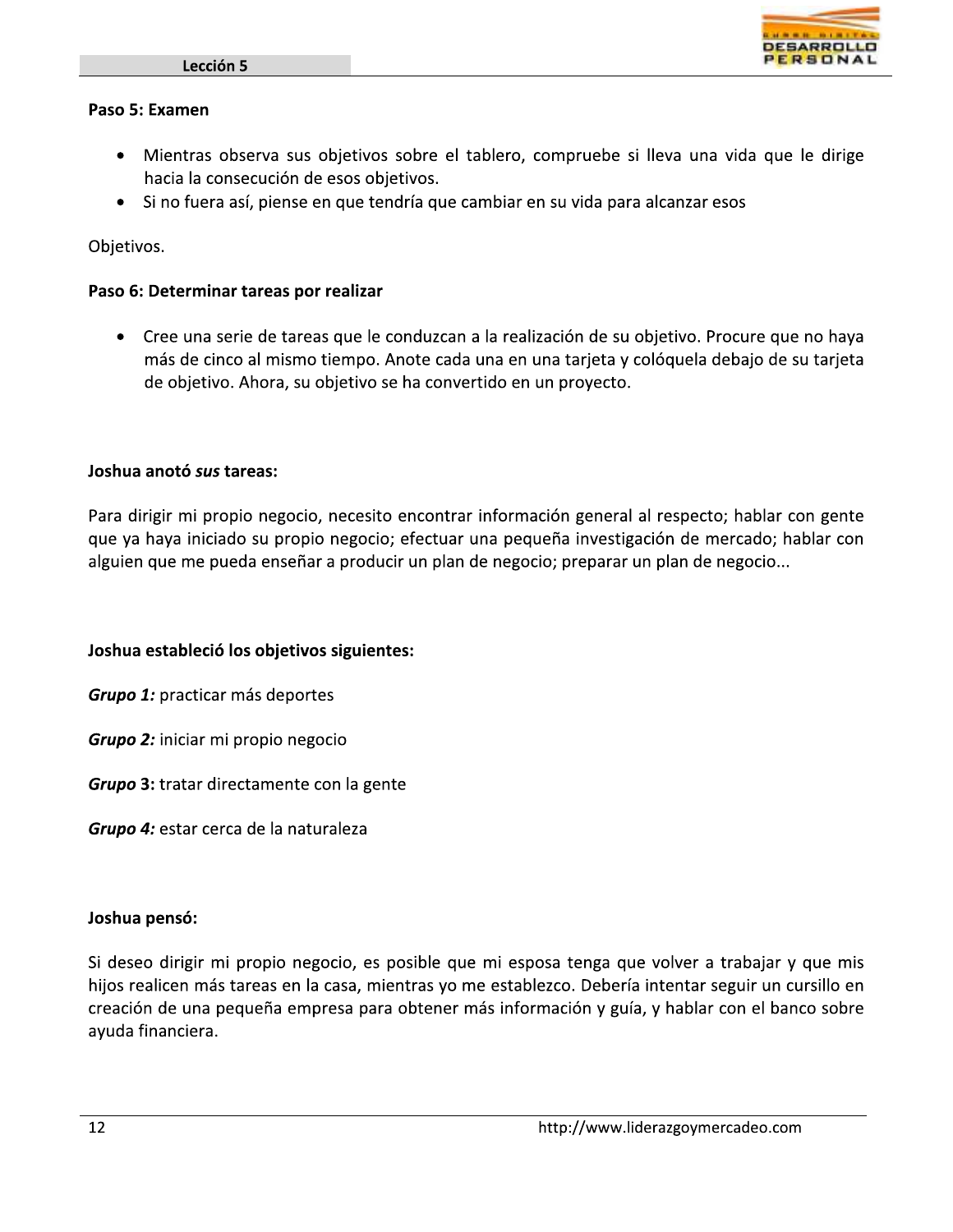

### Paso 7: Mantener el «guión grafico»

Mantener el guion grafico es una actividad diaria. Hay que dedicar diariamente tiempo a añadir nuevos objetivos y tareas y a disponerlas de nuevo sobre el tablero.

En ocasiones, no podrán afrontarse ciertos objetivos porque se interpone un obstáculo en el camino; por ejemplo, alguien puede interrumpir demasiado su vida familiar. No obstante, mantenga el objetivo en el tablero, donde pueda verlo y pensar en él. Quizá tenga posteriormente una intuición que le permita seguir adelante.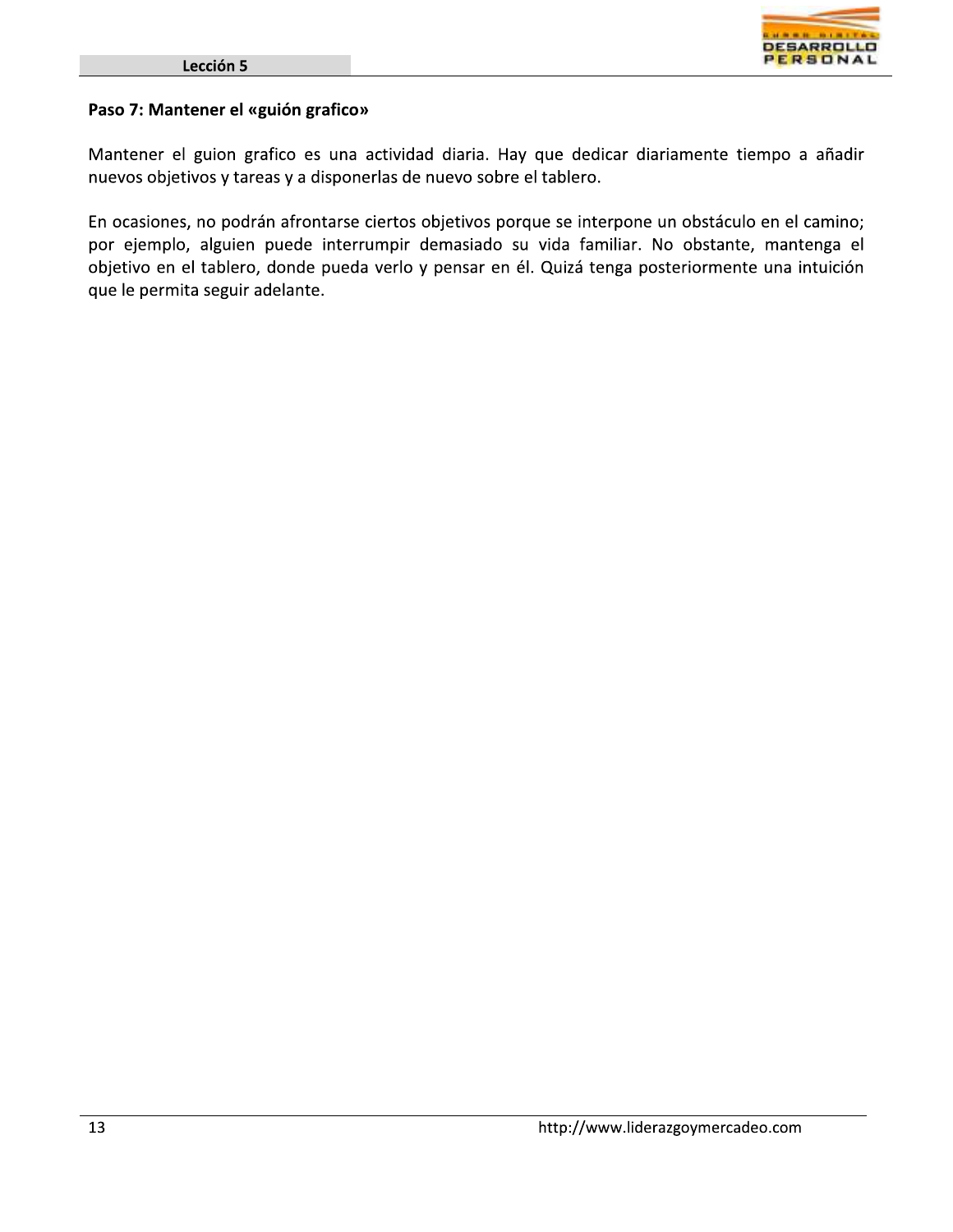

### **AFRONTE ESA NUEVA EXPERIENCIA**

COMO QUIERA QUE LA MAYOR parte del aprendizaje en la vida adulta está relacionada con el desarrollo de la carrera profesional, una vez establecida esa carrera resulta demasiado fácil perder la costumbre de aprender. Como consecuencia, el desarrollo intelectual se detiene y se empieza a estancar, haciendo las mismas cosas una y otra vez precisamente de la misma forma, y mostrándose inflexible hacia las ideas nuevas. Eso señala el principio de la rutina.

### Estancado en un camino trillado

Hágase las preguntas siguientes para descubrir si la rutina le impide buscar desafíos:

- ¿Se siente intimidado por la nueva tecnología?
- ¿Acude cada día a almorzar al mismo sitio?
- Teme solicitar otro puesto de trabajo fuera de su empresa, aunque pueda ¿suponer un ascenso?
- ile pondría nervioso la perspectiva de asistir a una clase nocturna por cuenta propia?

Cuando se encuentra en un camino trillado, parece difícil afrontar nuevos problemas y situaciones, por lo que se tiende a evitarlos. Pero cuanto más los evite, tanto más difícil le será superarlos y más confianza perderá en sí mismo. Al final, es posible que se aparte por completo de la experiencia nueva, y con ello de la excitación, la compañía y la satisfacción.

Al mismo tiempo, todo lo que le rodea cambia constantemente y es posible que sea alcanzado y superado por ello, a menos que sea lo bastante flexible como para adaptarse a esos cambios.

### **Explore nuevas iniciativas**

Debería comentar la capacidad para aprender y cambiar para seguir interesado en la vida y para desarrollarse como persona; para mantenerse en contacto con sus hijos y conservar frescas e interesantes unas relaciones duraderas. Así pues, en lugar de ocultarse entre las sombras, dejando pasar la vida a su lado, haga el esfuerzo de explorar nuevas iniciativas: establezca una nueva dirección, haga planes nuevos, esfuércese por alcanzar objetivos nuevos. Establezca un solo deseo que no haya tenido el valor de alcanzar y procure conseguirlo. Por ejemplo, atrévase a pedirle que salga con usted a alguien por quien esté interesado; tómese unas vacaciones totalmente distintas a lo habitual, o preséntese voluntario para ensenar artesanía en el hospital local. El secreto consiste en tener el valor de atreverse. Luego, un éxito conducirá a otro.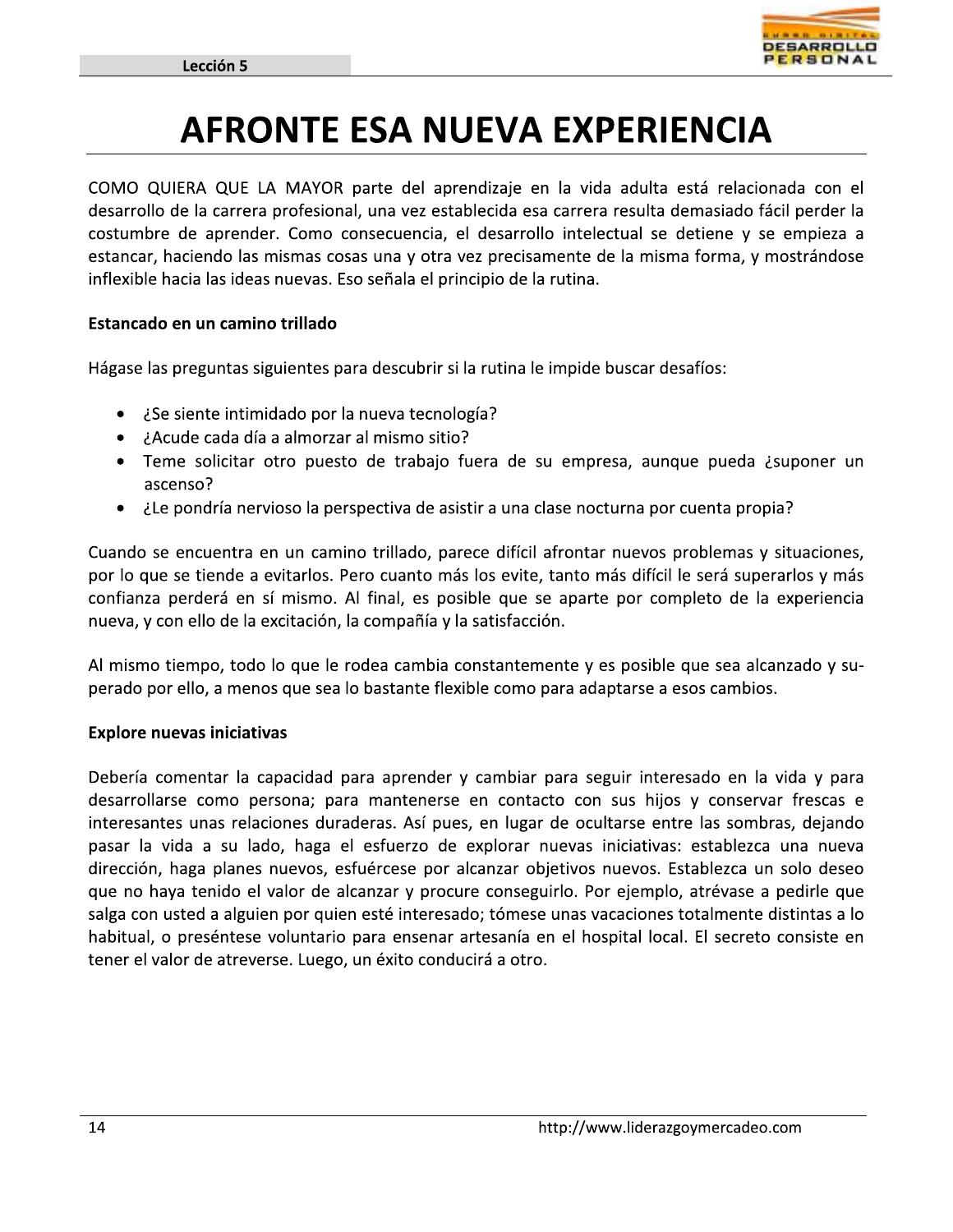

### **AMPLIE SU ZONA DE COMODIDAD**

A pensar en probar una nueva experiencia, puede crearse una imagen mental del objetivo. Permítase imaginar por un momento lo que se siente al haber alcanzado ese objetivo: convertirse en pintor, por ejemplo, o haber aprobado el examen para obtener el permiso de conducir. Quizá se sienta excitado por esos sentimientos de éxito y desee probarlo.

Pero sucede con demasiada frecuencia que es precisamente en este momento cuando interfiere una voz negativa interior, que arroja dudas: «Nunca podré hacerlo», «Eso es demasiado difícil para conseguirlo». Es como si alguien hubiera corrido una cortina húmeda sobre sus sentimientos de expectativa, dejándole con los pies fríos al ser consciente de lo lejos que se encuentra de su objetivo. Quizá el pensar en el esfuerzo necesario para alcanzar su objetivo es demasiado aterrador, y empieza a dudar de que pueda conseguirlo. Así pues, antes incluso de empezar ya se siente descorazonado o como si hubiera fracasado.

### **Ampliar sus fronteras**

Una vez establecido el perímetro de su zona actual de comodidad, puede empezar a ampliarlo. Esto funciona mejor mediante un progreso gradual que mantenga una presión suave sobre sus fronteras. Integre en su programación diaria una rutina que le ayude a retirar cada vez más las fronteras que lo separan de su objetivo. Eso no solo le facilitara el seguir su programa de desarrollo personal, sino que también acelerara el proceso de obtención de resultados, que es el mejor motivador posible.

Si por ejemplo solo se siente cómodo con personas a las que conoce y desea sentirse relajado con extraños, puede hacerse el propósito de saludar cada día al menos a tres personas a las que no conozca particularmente bien, como vecinos o compañeros de trabajo. Una vez que se sienta comido haciéndolo, podrá ampliar más sus fronteras y charlar con uno de sus nuevos conocidos. Lograr objetivos a corto plazo le dará confianza para ampliar sus fronteras.

### Manténgase motivado

Mantenerse motivado puede ser difícil tanto cuando realiza un progreso como cuando se siente estancado en un camino trillado. Puede sentirse lo bastante seguro de sí mismo como para cambiar, pero si el cambio no se produce con rapidez suficiente, quizá se sienta frustrado y tentado de abandonar. Cuando haya logrado algunos éxitos, quizá se sienta inclinado a dormirse en los laureles y dejar de intentarlo. Recuerde que cuando crea haber llegado a su objetivo, tiene que seguir trabajando en él: la mayoría de objetivos exigen una atención continuada para asegurar de que se mantienen a largo plazo.

### **Ejercicios mentales**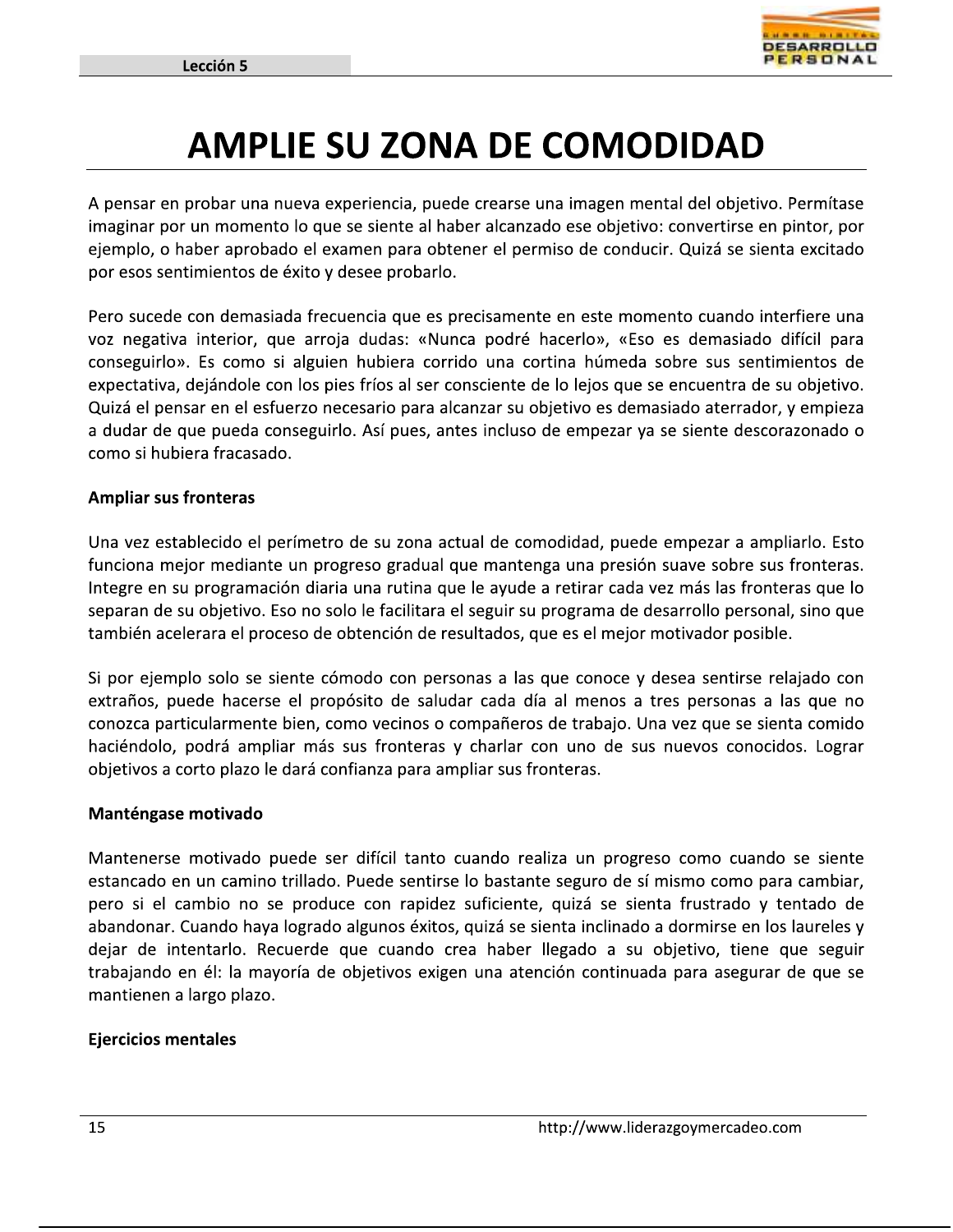

Otro método para ampliar sus fronteras consiste en aplicar técnicas de relajación y visualización. Por ejemplo, si teme subir en los ascensores, intente realizar ejercicios de relajación al mismo tiempo que visualizar entrar en un ascensor y sentirse tranquilo y controlado. Una vez que se haya relajado mientras lo imagine, puede empezar a probar el ejercicio en la realidad. Practique, por ejemplo, el entrar y salir de un ascensor, manteniendo la puerta abierta. El siguiente paso consistiría en subir al primer piso, quizá inicialmente en compañía de un amigo que le anime y le ofrezca apoyo emocional; más tarde, procure permanecer más tiempo en el ascensor.

### Ajustarse a una nueva vida

Edith, una viuda de más de sesenta años, pasó un año traumático y tenso tras la muerte de su esposo. Deseaba tomarse unas vacaciones pero no tenía amigos no casados con los que salir y se sintió demasiado asustada como para hacerlo ella sola. Para conseguir su objetivo, sabía que tenía que trabajar para dominar su temor y salir sola. No obstante, no se imaginaba a si misma comiendo a solas y sintiéndose feliz en un hotel. Así pues, decidió descomponer su objetivo en fases que le permitieran dominar esa situación.

Fase 1. Al sentirse amedrentada por la idea de tener que realizar por su cuenta las reservas de viaje, hotel y distracciones, se decidió por tomarse unas vacaciones organizadas con un grupo.

Fase 2. Para aumentar la probabilidad del éxito, se aseguró de que el centro de atención del viaje fuera algo que a ella he pareciera realmente interesante: la horticultura. Reservó un viaje organizado para estudiar la vida de las plantas en Grecia, con un grupo dirigido por una guía especializada.

Fase 3. Edith se pasó varios meses antes de emprender el viaje leyendo información sobre Grecia y su horticultura. Empezó a esperar con impaciencia el momento de emprender su viaje.

Fase 4. Aunque se sintió nerviosa a su llegada, Edith quedo encantada con la flora exótica de las islas griegas y tranquilizada al encontrarse con un grupo de personas, dirigido por una guía y siguiendo un programa. Entabló amistad con otra persona que también se sentía sola. Se ayudaron mutuamente para sentirse cómodos, lo que les permitió relacionarse más fácilmente con el resto del grupo y con los propietarios del hotel familiar.

Fase 5. Al año siguiente, Edith se sintió lo bastante segura de sí misma como para regresar al mismo hotel por su cuenta, sabiendo que disfrutaría explorando las plantas durante el día y pasando las veladas de la tarde en compañía de los propietarios y del personal del hotel.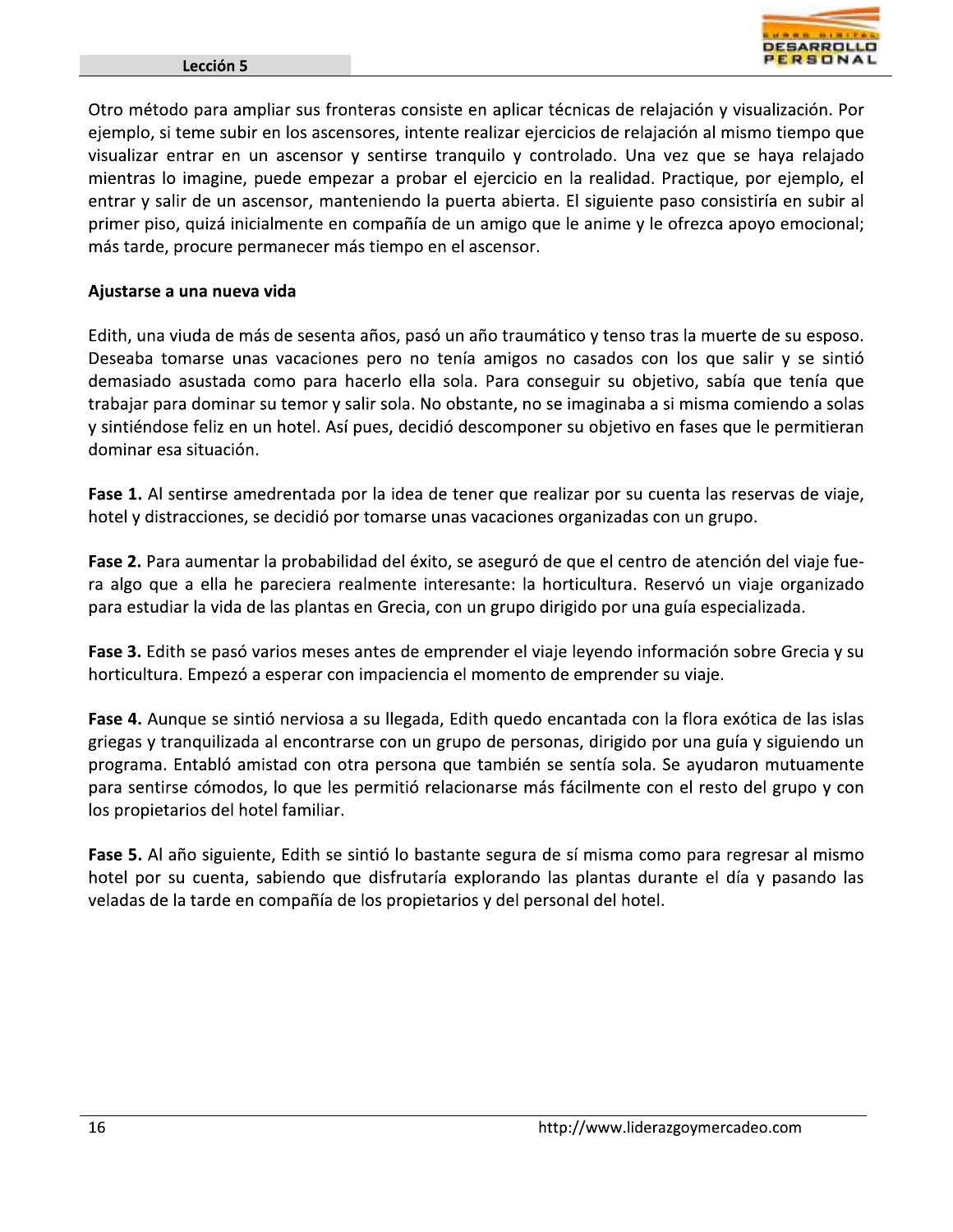

### **CAMBIE LO QUE PUEDA**

Mejorar su vida y expandir sus horizontes no significa introducir un cambio instantáneo y **Deje que su** aspecto hable por usted

Su aspecto no solo revela cómo se siente, sino que también muestra a los demás como desea ser visto. Una vez que haya identificado elementos de su aspecto que le insatisfacen, el siguiente paso consiste en empezar a cambiarlos. Empiece por los más fáciles, y que no le exijan mucho tiempo o dinero. Eso le estimulará a introducir cambios más grandes:

- Piense en el corte de pelo. ¿Necesita atención? ¿Le gustaría un nuevo estilo?
- Preste atención a su postura. La ropa más agradable perderá su atractivo si camina con los hombros hundidos.
- Vaya a una buena tienda de moda y, pida consejo en cuanto al mejor estilo para usted.
- Asista a un curso de maquillaje para aprender a cuidar la piel y expresar sus mejores gestos faciales.
- Acuerde una cita con un especialista en color para elegir el color de ropa más adecuado para usted.

#### Cuide su cuerpo

Su cuerpo y su mente están íntimamente unidos y afectaran al rendimiento del otro. Es un hecho fisiológico que cuando su cuerpo no está en buenas condiciones, se ven directamente afectados su estado emocional y su estado de alerta mental. Si está excesivamente cansado, le será más difícil concentrarse; si tiene exceso de peso, se agotaran con mayor rapidez sus reservas naturales de energía. Aquí encontrara unas pocas sugerencias para un estilo de vida más sano.

- · Si fuma, reduzca el número de cigarrillos que fuma o, mejor aún, deje de fumar.
- Procure realizar al menos 20 minutos de ejercicio aeróbico tres veces a la semana.
- Beba mucha agua embotellada o filtrada para ayudar a sus riñones a trabajar con mayor eficacia.
- Si cuenta con la alternativa de subir la escalera o en el ascensor, elija la escalera.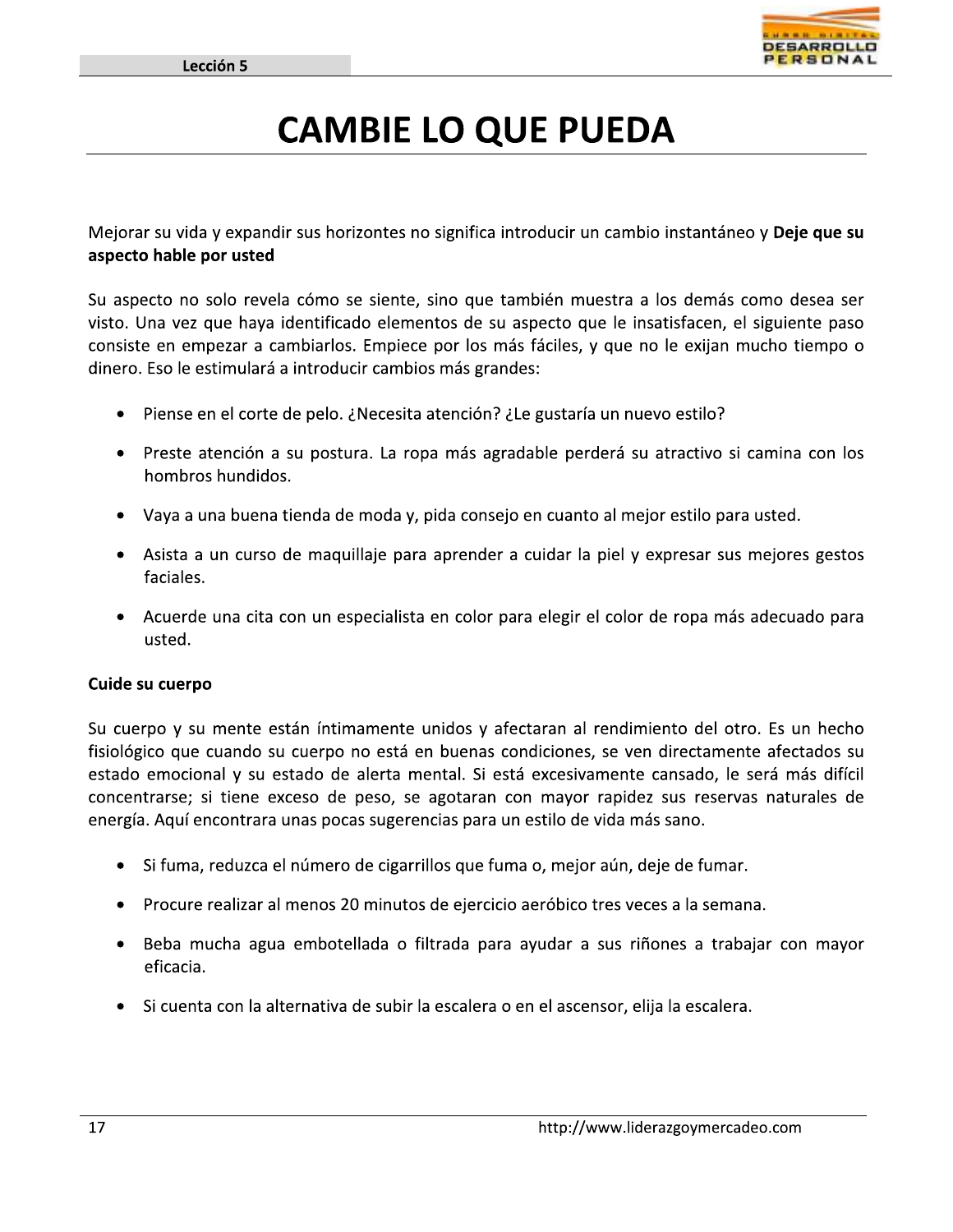### Aprenda algo cada día

Resulta fácil aferrarse a lo que ya se sabe, pero del mismo modo que su cuerpo necesita ejercicio, su cerebro también funcionara más eficazmente si se mantiene activo. Aprender y experimentar cosas nuevas hace participar a su mente en actividades positivas y le permite comprender y solucionar problemas complejos con mayor facilidad y eficiencia.

- · Siga un camino diferente para ir al trabajo y busque lugares interesantes que no haya observado con anterioridad. Quizá desee visitarlos en su tiempo libre.
- Obtenga información sobre clases nocturnas en un tema por el que siempre se haya interesado.
- · Juegue con los niños. Aprenda que es lo que fascina a los niños y vuelva a descubrir la maravilla de ser un niño.
- Descubra cómo funcionan las cosas en casa. Por ejemplo, si alguien repara la lavadora, observe al técnico para comprender que se ha estropeado y como se puede arreglar.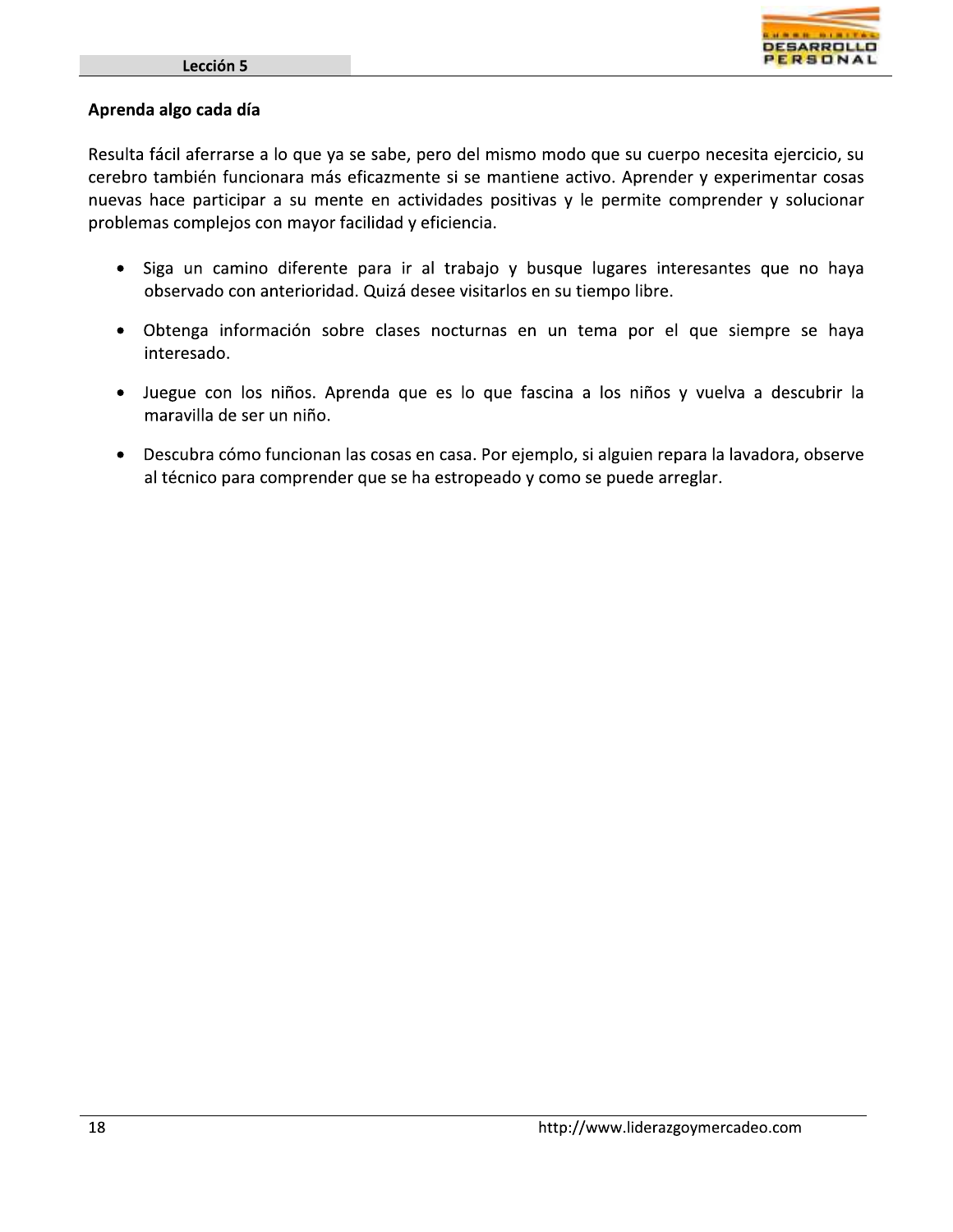

### **CAMBIE LO QUE PUEDA**

Al anunciar su intención de introducir cambios en su vida, pronto se dará cuenta de quien está dispuesto a ayudarle en su empresa. Quizá encuentra alguna resistencia en la familia y los amigos. Por otro lado, quizá encuentre apoyo en lugares sorprendentes.

Hay varias formas de hacer nuevos amigos que le comprendan y le apoyen. Una de ellas es leer los anuncios que se publican para encontrar personas con los mismos intereses. También puede poner un anuncio en un periódico. Si, por ejemplo, desea adoptar un podría solicitar que se pusiera en contacto con usted alguna persona que haya tenido una experiencia positiva con la adopción. Si desea navegar alrededor del mundo, sería útil pedir información a alguien que haya realizado ese mismo viaje. Si fuera posible, conozca a esas personas y aprenda de ellas. Quizá surja la posibilidad de que se hagan amigos.

Otra forma de encontrar nuevos amigos que le apoyen consiste en acudir a un grupo o a un club asociado con el cambio positivo que desea introducir en su vida.

Busque personas de la misma mentalidad, interesadas en el crecimiento y el desarrollo personal; lo más probable es que entable amistad con una o dos de ellas y que le apoyen.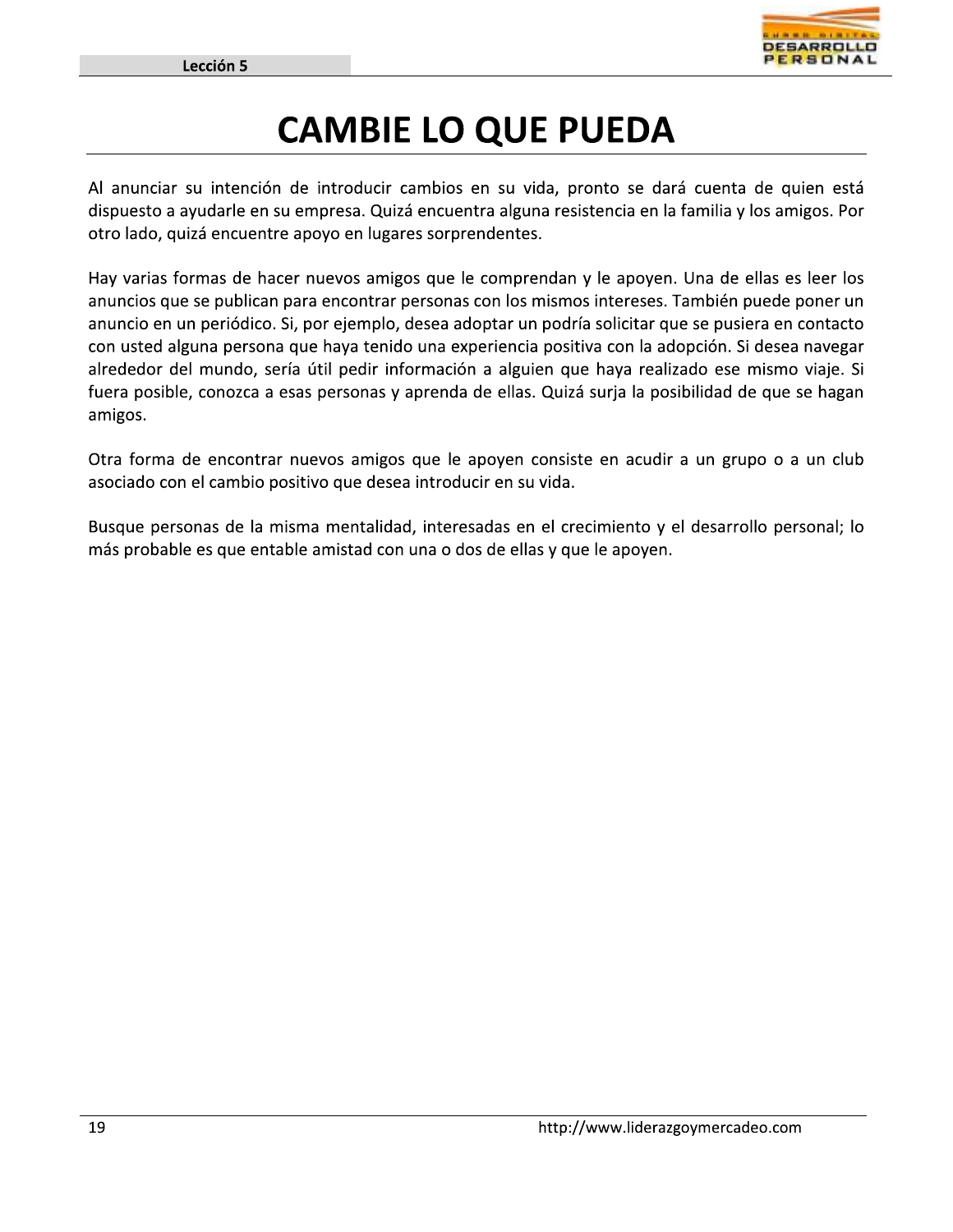

### **CAMBIE LO QUE PUEDA**

Cualquiera que haya sufrido una fobia estará familiarizado con la sensación de pánico que surge al afrontar un objeto, actividades o situaciones concretas que pone en marcha ese pánico. La reacción instintiva es retirarse de inmediato y evitar una situación similar en el futuro. Esa práctica, sin embargo, cierra puertas a la oportunidad. Es mucho mejor decidirse a mirar a sus fobias cara a cara.

### Inúndese con sus fobias

Hay varias formas de curar las fobias. Los métodos más usados suponen la de sensibilización gradual y sistemática ante la situación que las pone en marcha.

Un método más habitual y algo controvertido es un proceso que los psicólogos llaman «inundación». En contraste con los métodos de de sensibilización, la inundación exige que la persona afronte directamente sus temores con toda su fuerza; en otras palabras, se permite que el temor envuelto o «inunde» a la persona, causándole inicialmente sentimientos de gran ansiedad.

Se trata, claro está, de un método bastante radical, pero puede funcionar muy bien. Algunas personas han descubierto que cuando se ha producido una emergencia y la única opción ha sido afrontar su temor, se las han arreglado de alguna forma para superarlo y después se han visto libres de él. Nadie espera tener que afrontar sus temores en un caso de emergencia, pero hay personas que eligen exponerse a experiencias aterradoras de este modo, para aumentar así su confianza general o para superar un temor específico.

La inundación debería ser siempre una actividad voluntaria, y no debe realizarse sin ayuda de un psiquiatra. El médico de cabecera podrá aconsejarle o le pondrá en contacto con un especialista. Debe intentar el método de la inundación solo si se siente emocionalmente estable y preparado para afrontar el desafío.

El caso de tres personas que eligieron superar sus temores mediante la inundación ilustra cómo funciona esta técnica.

### **Escalar alto**

Vivian había sufrido un temor paralizante a las alturas desde que era adolescente, lo que le impedía tomar parte en muchas actividades. Finalmente, a la edad de 34 años, decidió afrontar el problema de una vez por todas, enfrentándose a su temor bajo circunstancias extremas. Se inscribió en un curso de escalada, después de haber hablado de su problema con el instructor y de haberse asegurado su apoyo.

Inicialmente se sintió tan nerviosa que las piernas y los brazos le temblaban continuamente, pero el instructor la animó y la apoyo. Una vez que hubo dominado la primera ascensión a lo alto de una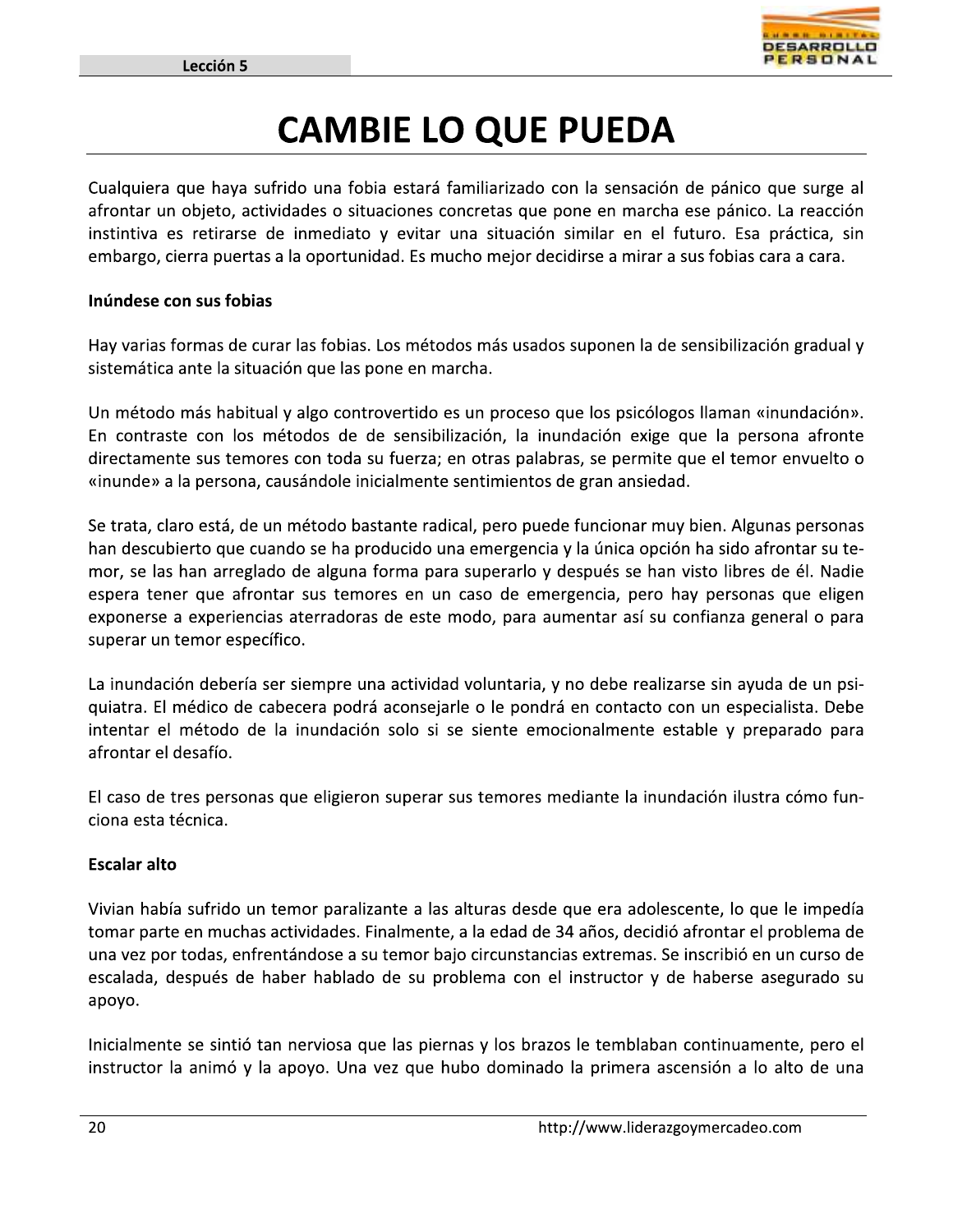

pequeña cara rocosa, se sintió llena de júbilo. Vivian es ahora un miembro entusiasta de un equipo de escalada y la practica con regularidad.

### Miedo a las multitudes

El terror que Simón había sentido a las multitudes había limitado mucho su vida. Al enterarse de que su grupo favorito de rock actuaria cerca de su ciudad, decidió hacer un esfuerzo supremo para dominar sus temores. El día del concierto se dirigió hacia el lugar donde se celebraba, acompañado por un amigo.

Al principio, cuando vio tanta gente se llen6 de pánico. Finalmente, sin embargo, Simón y su amigo empezaron a charlar con un par de chicas que se encontraban en los bordes de la multitud y los cuatro se fueron acercando poco a poco al escenario. Una vez iniciado el concierto, la emoción de Simón al ver a su grupo preferido supero su nerviosismo y más tarde describió el día como «el acontecimiento más terrorífico y también el más estimulante» de su vida. Ahora es capaz de asistir a partidos de futbol, que también le asustaban.

### **Temor a las serpientes**

Charlotte habla tenido miedo a las serpientes aunque nunca había visto una. Al visitar California, tuvo la oportunidad de afrontar su temor. Durante un paseo, un amigo corrió hacia ella para decirle que acababa Charlotte decidió afrontar su temor y pidió a su compañero que le condujera hasta donde habla visto la serpiente. Desde una distancia segura, observo a la serpiente durante un largo rato y consiguió no echar a correr hasta que sintió que sus temores se desvanecían. Desde entonces, Charlotte se ha visto libre de sus síntomas

Temor a las multitudes El temor a sentirse en lugares pequeños o muy llenos de gente puede superarse decidiéndose a asistir a un acontecimiento que realmente le excite y le inspire.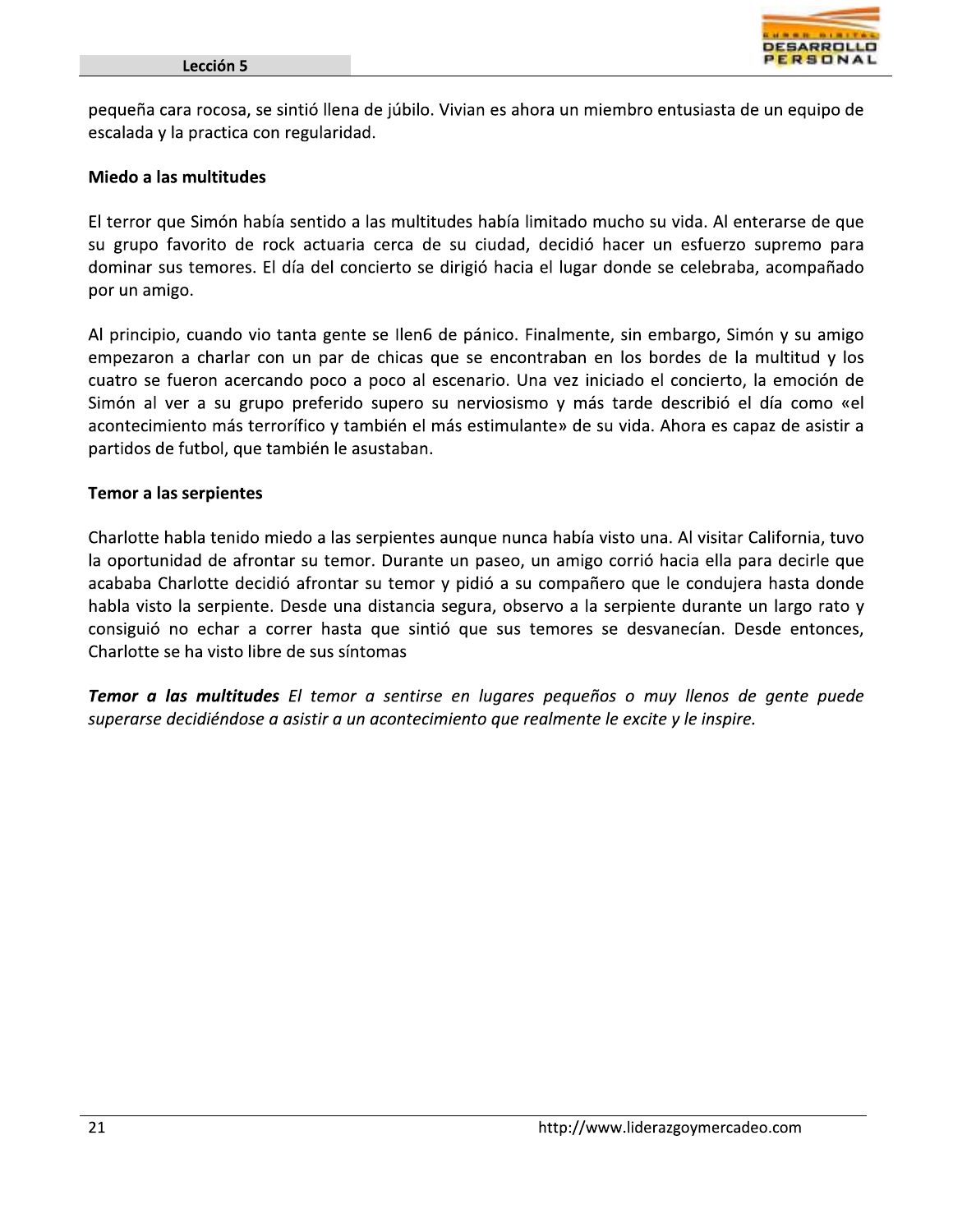

## **ACTÚE DE MODO DIFERENTE**

Cada persona tiene un número de papeles que jugar en la vida, y cuanto más años se tienen y más responsabilidades se aceptan, más diversos son los papeles. Un bebe, por ejemplo, se comporta de una cierta forma alrededor de su madre. A medida que el niño se hace mayor, se expande su mundo mental y físico. Al llegar a la escuela, el niño aprende a adoptar el papel de alumno y compañero de clase, y el proceso continúa. Luego, quizá adopte papeles adicionales, como los de esposa, madre, empleado o director, al mismo tiempo que mantiene algunas de las características de los papeles adoptados de niño.

### Diferentes personas en una misma

Por cada papel que adopta hay un conjunto separado y apropiado de reglas y pautas de comportamiento. Como padre, actúa amorosa y juguetonamente con sus hijos; con sus amigos se comporta de una manera relajada y parlanchina; en el trabajo actúa con naturalidad, como un profesional. Quizá se sienta en el trabajo por encima de las cosas, pero cuando se trata de relacionarse con los demás, se siente incompetente y poco interesante. O quizá sea popular y de trato fácil en el club deportivo, pero le resulte difícil mostrar la misma actitud relajada cuando esta con sus hijos.

Naturalmente, las personas de cada uno de estos ambientes diferentes se acostumbran a su actuación cuando esta allí; espera, por ejemplo, que sea usted competente en el trabajo y tímido en las fiestas.

Es posible, sin embargo, que usted no se sienta feliz con sus diferentes pautas de comportamiento.

### Desarrolle sus habilidades sociales

Probablemente, conoce por lo menos a otra persona que tiene habilidades sociales que a usted le gustaría tener. Propóngase alcanzarlas. Observe a los demás afirmarse a sí mismos y comunicarse con éxito en la clase de situaciones que le puedan parecer difíciles. Intente formarse una idea de cómo lo hacen: qué clase de frases utilizan, que postura adoptan, que tono de voz emplean. Dispone así del material en bruto con que trabajar. Puede aprender a conjuntar esos elementos y a practicarlos cuando este a solas, hasta que se sienta feliz practicándolos en grupo. Pruebe las siguientes técnicas sencillas que se pueden utilizar con éxito en la mayoría de estas situaciones:

- Practique la sonrisa y una expresión agradable, lo que le ayudara a relajarse en situaciones  $\bullet$ nuevas.
- Pruebe a decir lo que desea con firmeza y claridad, sin que le tiemble la voz.
- Si tiende a ruborizarse, pruebe a hablar delante del espejo para ver que hace que se ruborice.
- Obsérvese hablando delante de un espejo para comprobar si su expresión es abierto y afable.
- Intente responder de formas diferentes: amistosa, afirmativamente o con simpatía, por ejemplo.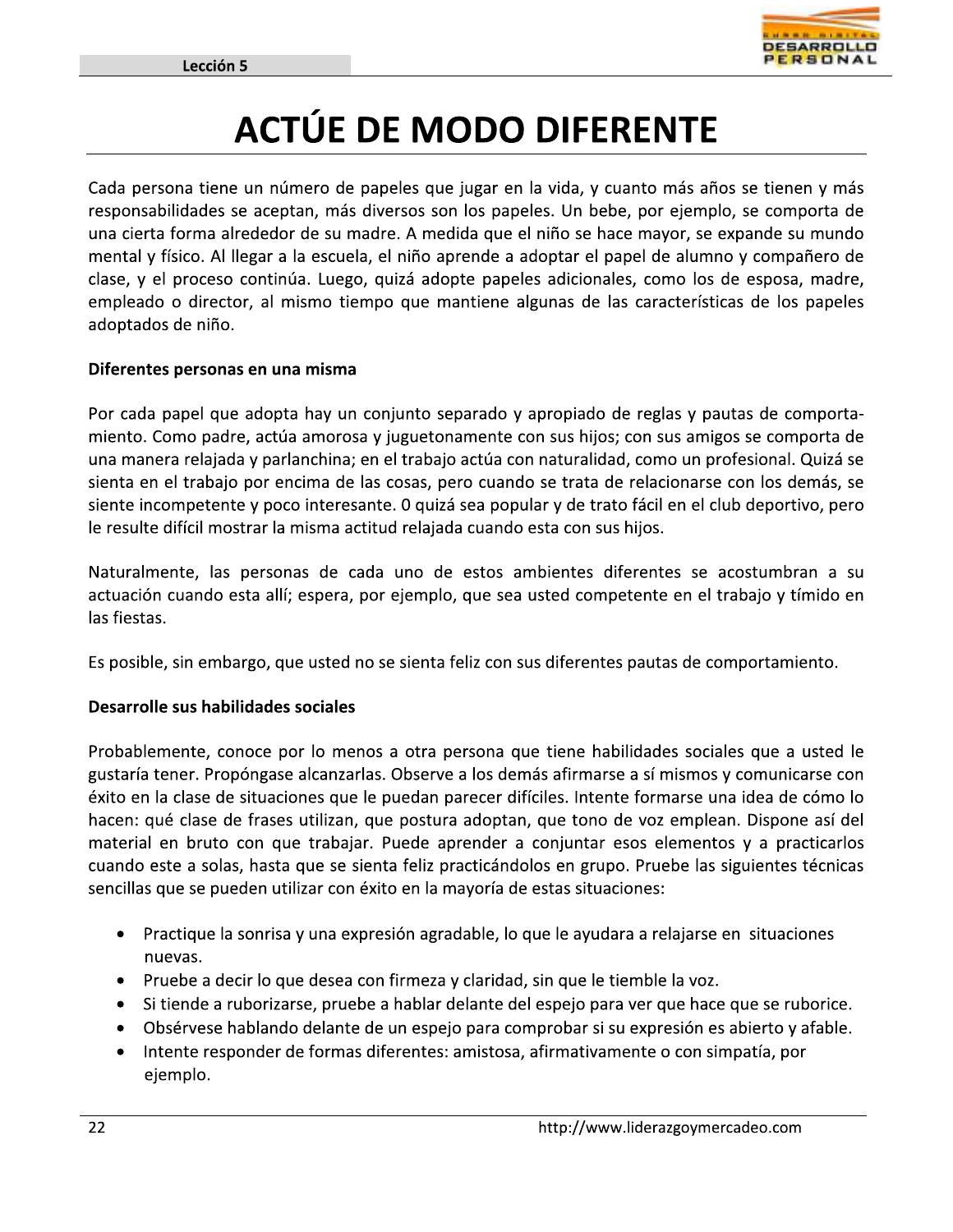

• Compruebe en el espejo que se siente cómodo en cuanto a su forma de estar de pie y de gesticular.

### Probar un lugar nuevo

Una situación ideal para probar a ser una «nueva» persona se le puede presentar cuando este de vacaciones. Es entonces cuando se deja atrás el mundo cotidiano, junto con todas sus tensiones y exigencias. A donde va de vacaciones, no le conoce nadie, por lo que nadie espera que se comporte de un modo particular. Esta libre de sus responsabilidades habituales y de las expectativas de todos los demás sobre usted.

Esta es su oportunidad para pasar una nueva página y ser alguien nuevo, atreverse a ser quien desee ser. En su ambiente cotidiano quizá se sienta extraño si tratara de presentarse ante los demás más seguros de sí mismo, cuando todos saben que es usted tímido; pero eso resulta mucho más fácil de hacer cuando se encuentra entre extraños.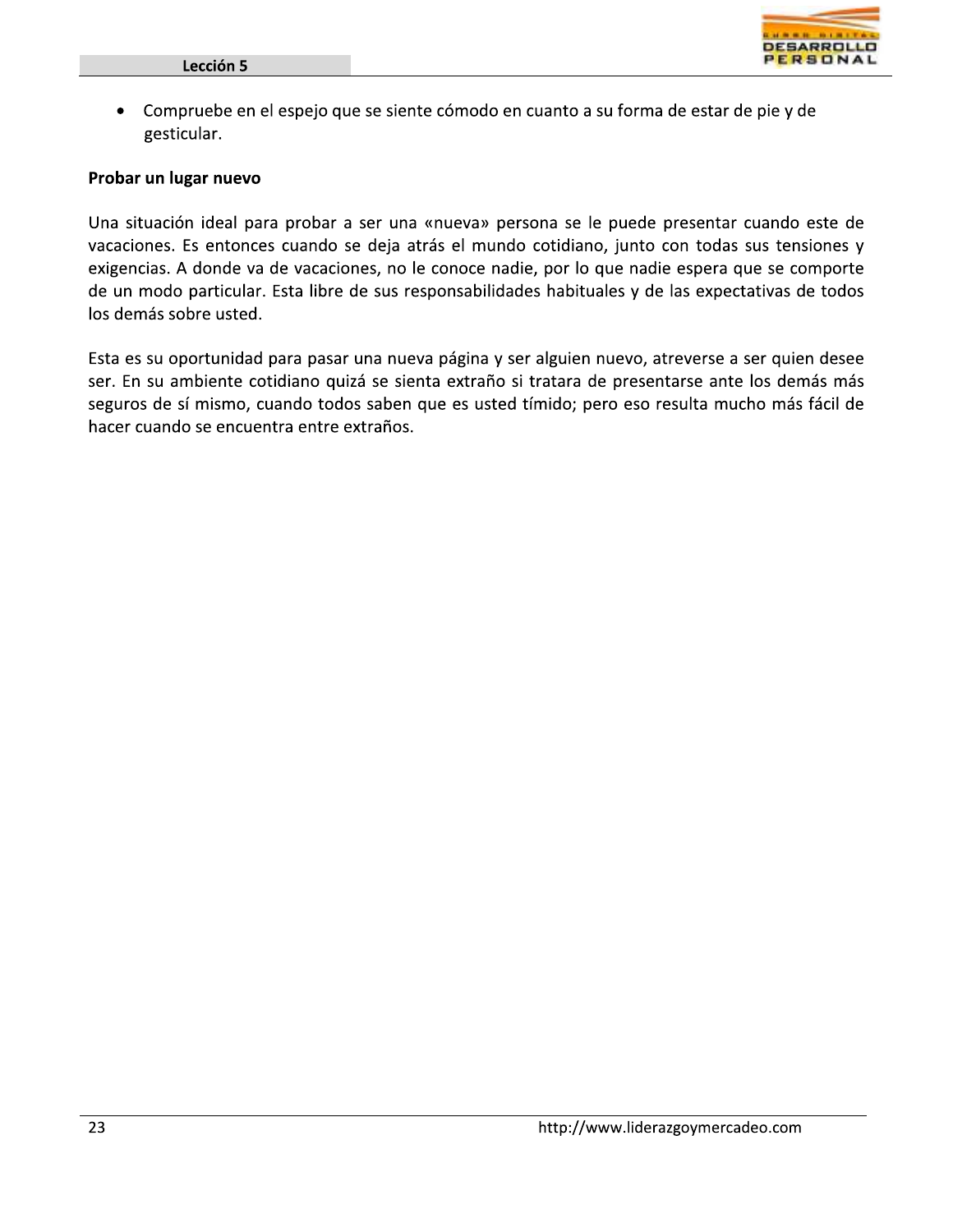

### **ENSAYE SU NUEVA PERSONALIDAD**

Sam aprovecho la circunstancia de hallarse en un ambiente diferente para poner a prueba un nuevo modelo de comportamiento social en su vida laboral. Era un trabajador muy consciente, pero tenía problemas para relacionarse con sus colegas a nivel personal. Para Sam era normal llegar al trabajo por la mañana, y dirigirse directamente a su mesa sin hablar con sus colegas. Le angustiabas su incapacidad para comunicarse con los demás, pero era demasiado tímido como para cambiarla, ya que anticipaba recibir miradas de extrañeza de quienes ya se habían acostumbrado a su forma de actuar.

### Aprender a relacionarse con los demás

Su empresa lo envió entonces a un curso relacionado con el trabajo que tuvo lugar en otra parte del país. Sam era la única persona de la empresa que asistiría a ese curso, por lo que no había vínculos con su vida cotidiana ni con las personas a las que ya conocía. Durante el viaje, decidió aprovechar la oportunidad para probar sus nuevos métodos y desafiar su personalidad de una forma segura.

Desde el principio se limitó a copiar lo que cada día había visto hacer a los demás en su empresa. Al entrar en el edificio donde se iba a celebrar el curso, saludó a la recepcionista con una sonrisa y un audible: «Buenos días, ¿cómo está usted?». También entabló una conversación superficial y agradable con la persona que estaba a su lado y, a medida que avanzó el curso, trabo conversaciones con otros asistentes y hasta salió con algunos de ellos. Los compañeros de curso parecían disfrutar con su compañía, que empezaron a buscar.

Al regresar, después de una ausencia de dos semanas, Sam se sintió lo bastante seguro de sí mismo y de sus logros para relacionarse con los demás como para continuar actuando de la misma forma, hablar con las personas con las que trabajaba, y con las que en realidad nunca había hablado antes. Sam está haciendo ahora amigos en el trabajo y eso le parece mucho más enriquecedor.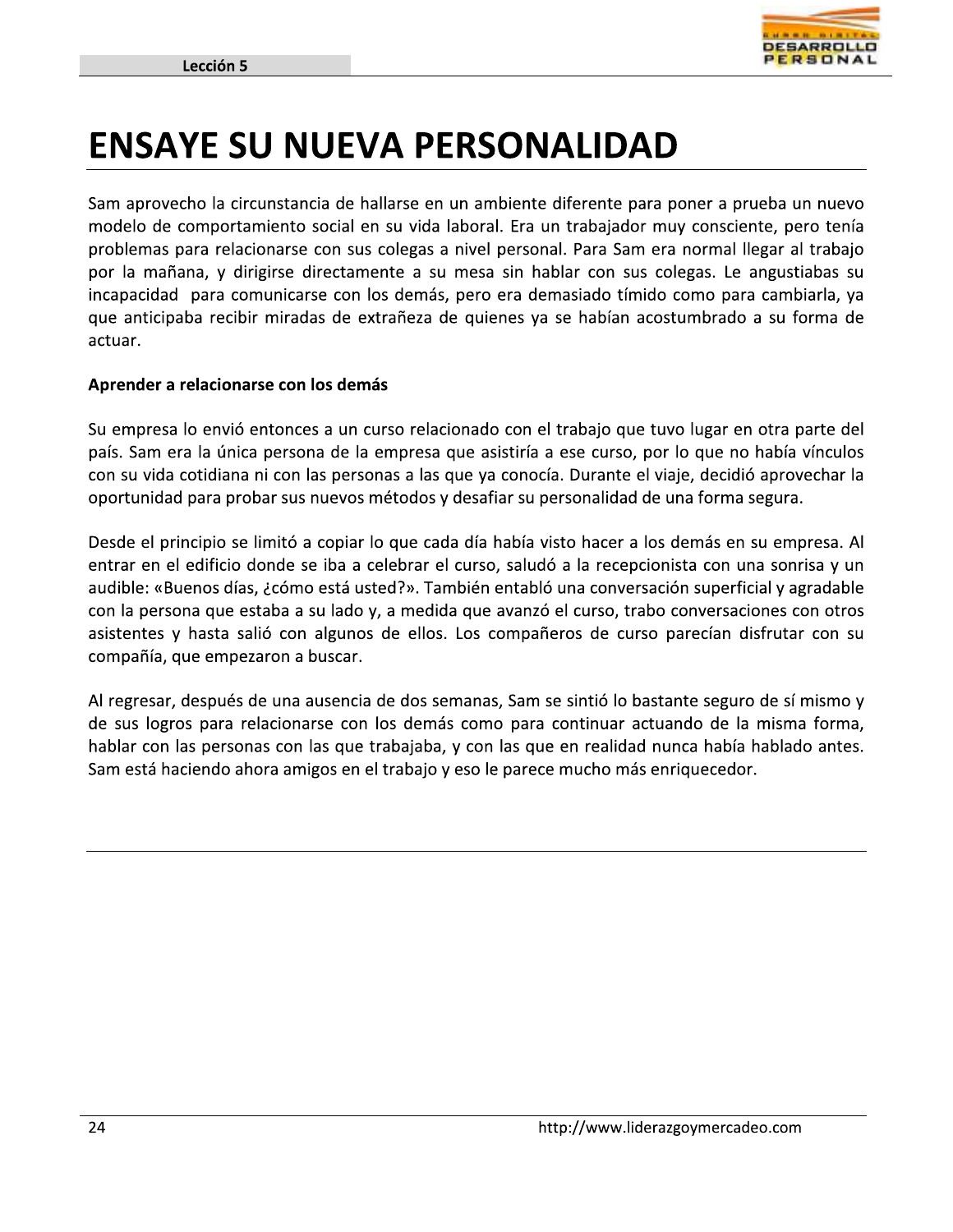

 $\mathbf{I}_{\mathcal{A}}$ 

Example de Control de la producción de la producción de la producción de la producción de la producción de la producción de que la fata contrata sofá estudo en una zona de la producción de la producción de que la fata cont

### uentra en un restaurante atestado y el camarero no le hace caso:

- Agresiva: Denuncia el servicio como detestable y arma una escena pidiendo a gritos la presencia del director.
- Pasiva: Se traga su molestia y se venga del camarero no dejándole propina.
- $\bullet$  Energica: Levanta la mano cuando el camarero esta cerca y le pide que lo atienda con voz amable y clara, pero muy decidida.

### 2. Habia planeado un fin de semana tranquilo cuando le llama su insoportable hermana y se invita inesperadamente a la casa de usted:

- Agresiva: Procura usted una pelea por una cuestión diferente, con la esperanza de que ella no acuda.
- Pasiva: Dice que sí, pero finge tener un dolor de cabeza durante todo el fin de semana.
- $\bullet$  Energica: Le dice con amabilidad pero con firmeza que este fin de semana no es conveniente para usted pero que la recibirá muy complacido en cualquier otro momento.
- 3. Está segura de que, una vez más, su marido se olvidara de su próximo aniversario:
	- Agresiva: Deja caer alusiones sarcásticas y le recuerda todas las ocasiones anteriores en las que ha olvidado aniversarios importantes.
	- Pasiva: Lo trata fríamente el día de su aniversario y se asegura de que se sienta culpable por haberlo olvidado.
	- $\bullet$  Energica: Le recuerda la fecha y le pregunta que le gustaria hacer para celebrario.
- 4. Su suegra le ofrece interminables consejos sobre como cuidar a su recien nacido:
	- Agresiva: Le dice, en términos inequívocos que le está poniendo nerviosa y que no necesita que nadie le dé lecciones.
	- Pasiva: La deja seguir hablando, pero rechina los dientes y más tarde se retira a otra habitación y llora llena de frustración.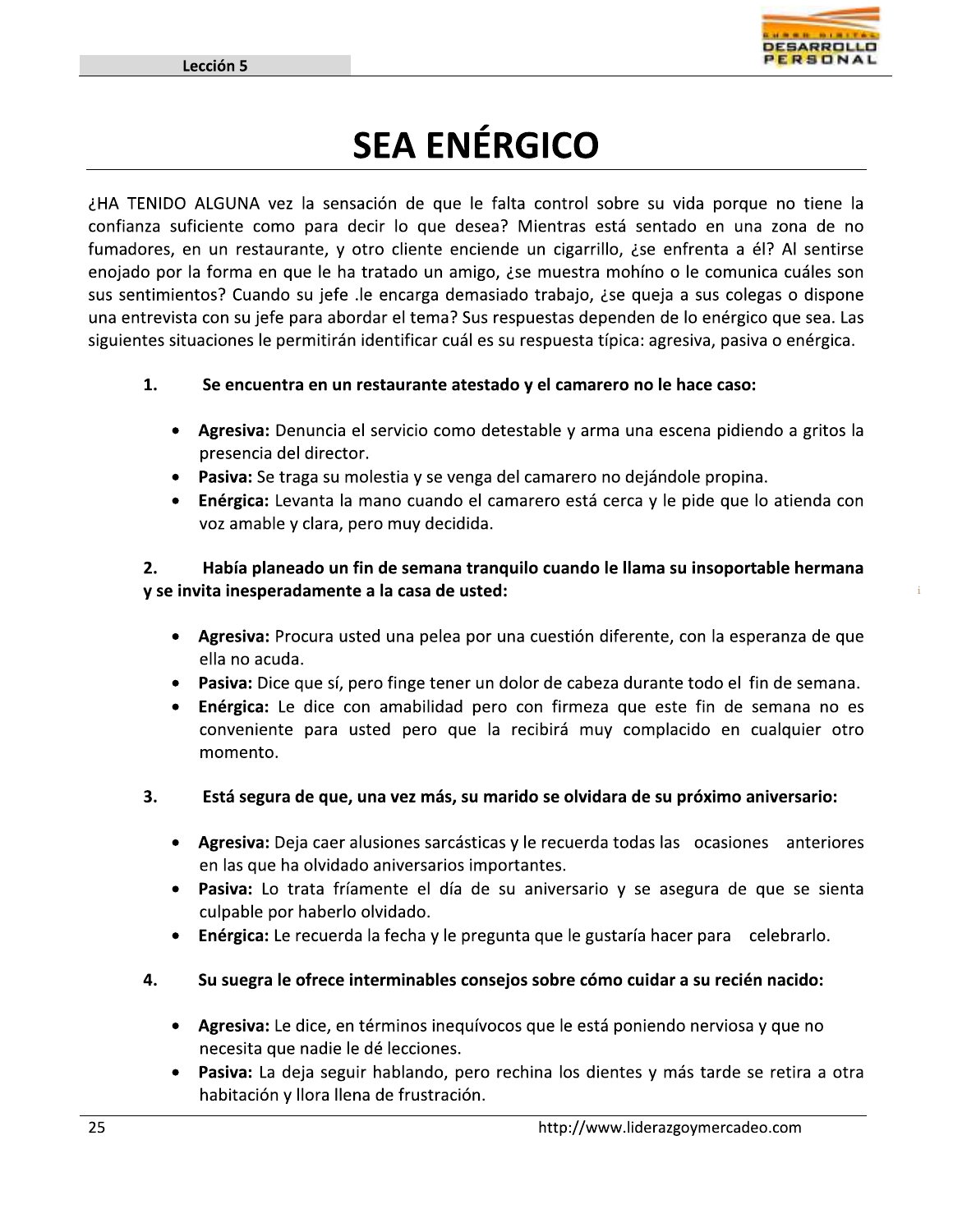

- Enérgica: Le da las gracias por su preocupación y ayuda, pero le pide que no la  $\bullet$ sobrecargue con tanta información por el momento.
- 5. Usted no fuma y tiene invitados que si:
	- Agresiva: En cuanto sus amigos cruzan la puerta, les pide que dejen fuera sus malos hábitos.
	- Pasiva: Deja que sus invitados fumen y finge tener accesos de tos hasta que ellos captan el mensaje.
	- Enérgica: Les pide amablemente que salgan al pasillo si desean fumar.

6. Vive en una vivienda con varias personas, pero parece que siempre le toca a usted realizar todas las tareas:

- Agresiva: Se encarga de fregar los cacharros de la cocina, produciendo el mayor ruido posible y anticipando el momento en que los demás le pregunten qué sucede.
- Pasiva: Sigue realizando las tares y finge que no le importa, cuando visita a otros amigos se queja interminablemente de tener que realizar usted solo todas las tareas de la casa.
- Enérgica: Convoca una reunión de todas las personas que viven juntas y negocia una  $\bullet$ rotación de tareas que se adapte al programa de todos.

#### 7. Ha dispuesto almorzar con un amigo al que no ha visto desde hace tiempo, cuando su jefe le pide que Haga un trabajo urgente:

- $\bullet$ Agresiva: Le indica al jefe que su contrato con la empresa le da un total derecho a disponer de una hora para almorzar y que no tiene la intención de renunciar a sus derechos o a cancelar su cita para almorzar.
- Pasiva: Cancela de mala gana la cita para almorzar con su amigo, y le dice a su jefe que  $\bullet$ no le importa realizar el trabajo, pero se pasa el recto del día re sentido por ello.
- Enérgica: Le explica que tiene un compromiso anterior y negocia trabajar hasta más  $\bullet$ tarde para realizar el trabajo urgente.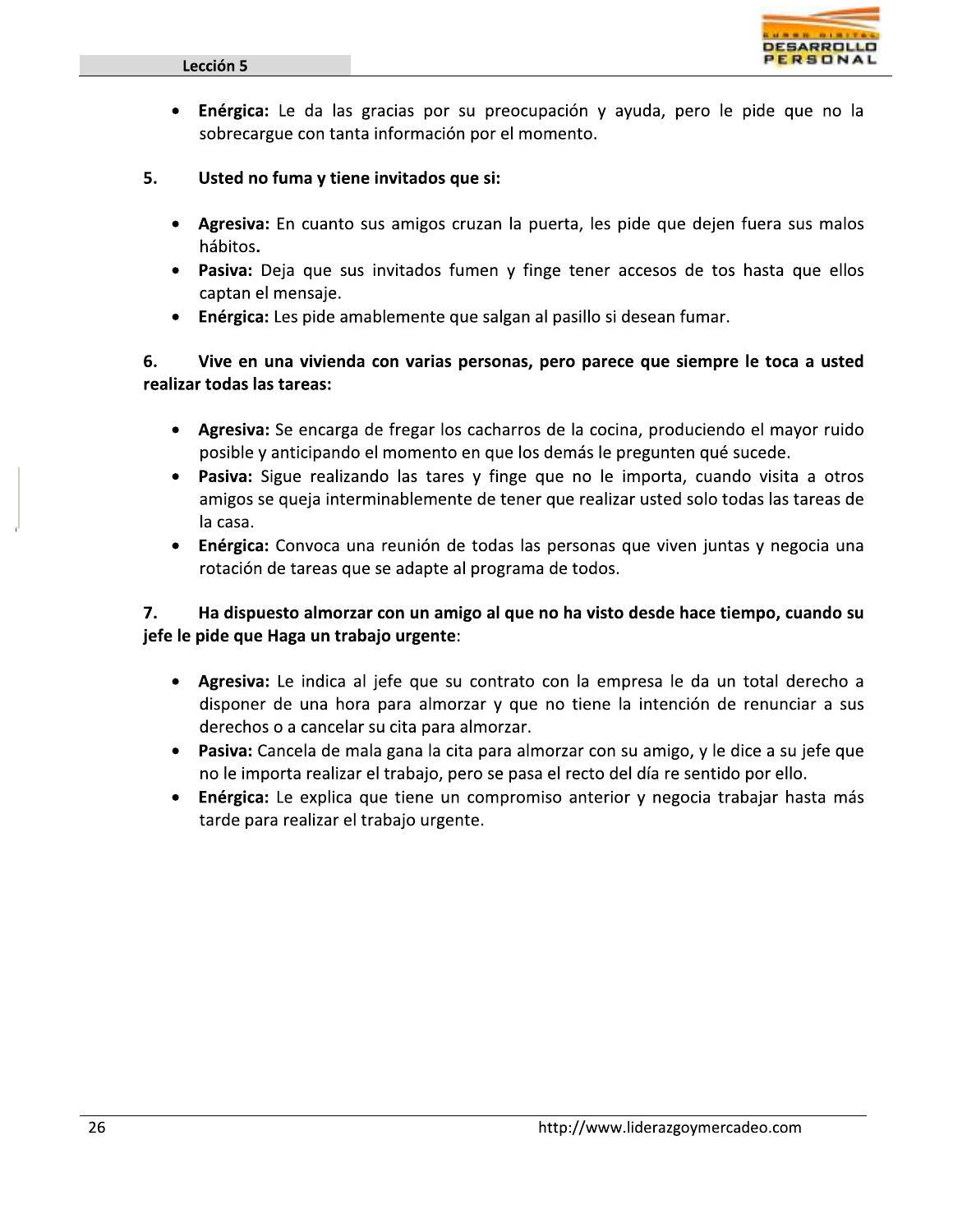

## **CÓMO DECIR QUE NO**

- Recuerde que tiene el derecho a rechazar una petición. Negarse a algo no tiene nada  $\bullet$ que ver con ser rudo: rechaza la petición, no a la persona.
- Utilice como guía su reacción instintiva, pero si no está seguro de si desea hacer el  $\bullet$ favor o no, pida algún tiempo para pensárselo.
- Recuerde que si hace algo por alguien solo porque siente pena o compasión, no solo  $\bullet$ ignora las propias necesidades, sino que también rebaja las de los demás.
- Reconozca sus sentimientos. Una afirmación sencilla como «Esto me parece difícil» le  $\bullet$ permite expresar sus sentimientos con honradez y sin parecer hostil.
- Una vez que haya dicho no, no lo lamente ni presente excusas. Eso no hada sino animar  $\bullet$ al otro a intentar que cambiara usted de idea.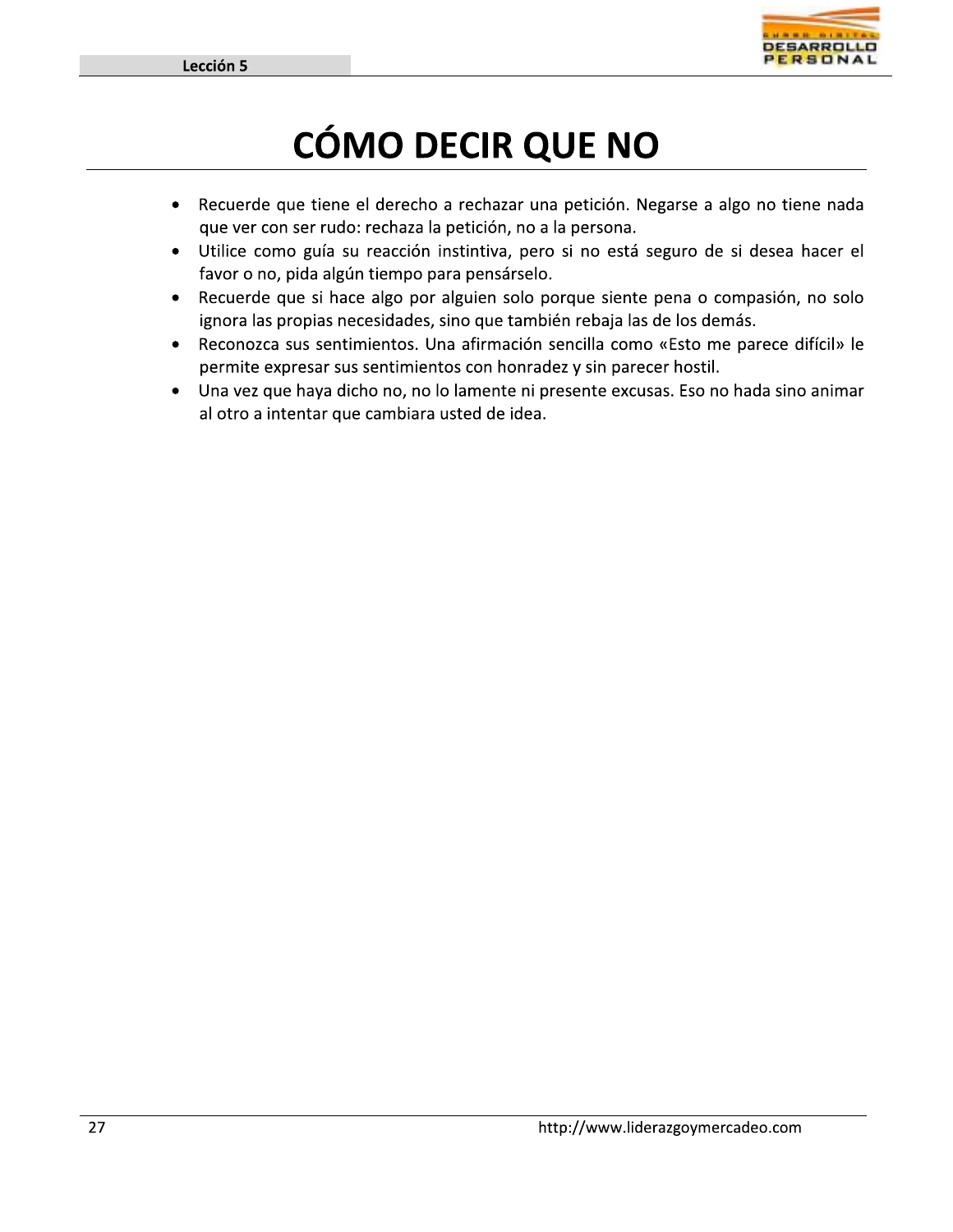

### **VAYA ERGUIDO**

El lenguaje de su cuerpo tiene mucho que ver con cómo le ven los demás y como se ve usted mismo sí tiene una buena postura y se muestra seguro de si al gesticular cuando habla, se comunicara con mayor efectividad y seguridad que alguien que parezca defensivo o agresivo. Si uno de los cambios que desea introducir en su vida supone ser más enérgico, le ayudara aprender a ofrecer un lenguaje correcto del cuerpo.

### **Actuar positivamente**

Los psicólogos que han hecho estudios del lenguaje del cuerpo creen que cuando entablamos conversación con otra persona, transmitimos una parte significativa de nuestro significado por medios no verbales: por la forma en que permanecemos de pie y los gestos que usamos y, sobre todo, por las expresiones de nuestros rostros. La comunicación con éxito exige lenguajes positivos del cuerpo, así como el empleo de las palabras correctas. Eso es especialmente cierto cuando una persona se afirma a sí misma. El lenguaje puede ser positivo y fuerte, pero si la postura o la expresión facial muestran duda o incertidumbre, hostilidad o agresión, el intento fracasara.

Se puede aprender a actuar positivamente. Analice los consejos del recuadro de esta página, para ver si puede mejorar su lenguaje del cuerpo. Es útil practicar nuevo lenguaje del cuerpo delante del espejo hasta que se sienta cómodo: debería mirar y sentirse naturalmente seguro de sí mismo. Pregunte a sus amigos que impresión causa y quizá descubra que sus intentos por ser afirmativo parecen agresivos.

Los dos casos que se presentan a continuación muestran como aprender un lenguaje positivo del cuerpo genera resultados.

### Atraer la atención

Jonathan necesita hablar urgentemente con su jefe, que está ocupado en su trabajo y no se da por enterado de la presencia de Jonathan.

Antes: Jonathan entra en el despacho. Permanece a una considerable distancia de la mesa y le habla a su jefe mientras este sigue inclinado sobre sus papeles.

Después: Jonathan entra en el despacho y se dirige hacia la mesa. Le habla a su jefe, pero no le comunica el motivo de su presencia hasta que este no levanta la mirada.

#### **Plantear temas difíciles**

A Sally le molesta que Bernadette, su íntima amiga, insista en mantener largas conversaciones telefónicas cuando Sally está de visita. Ambas se sientan y Sally le plantea el tema.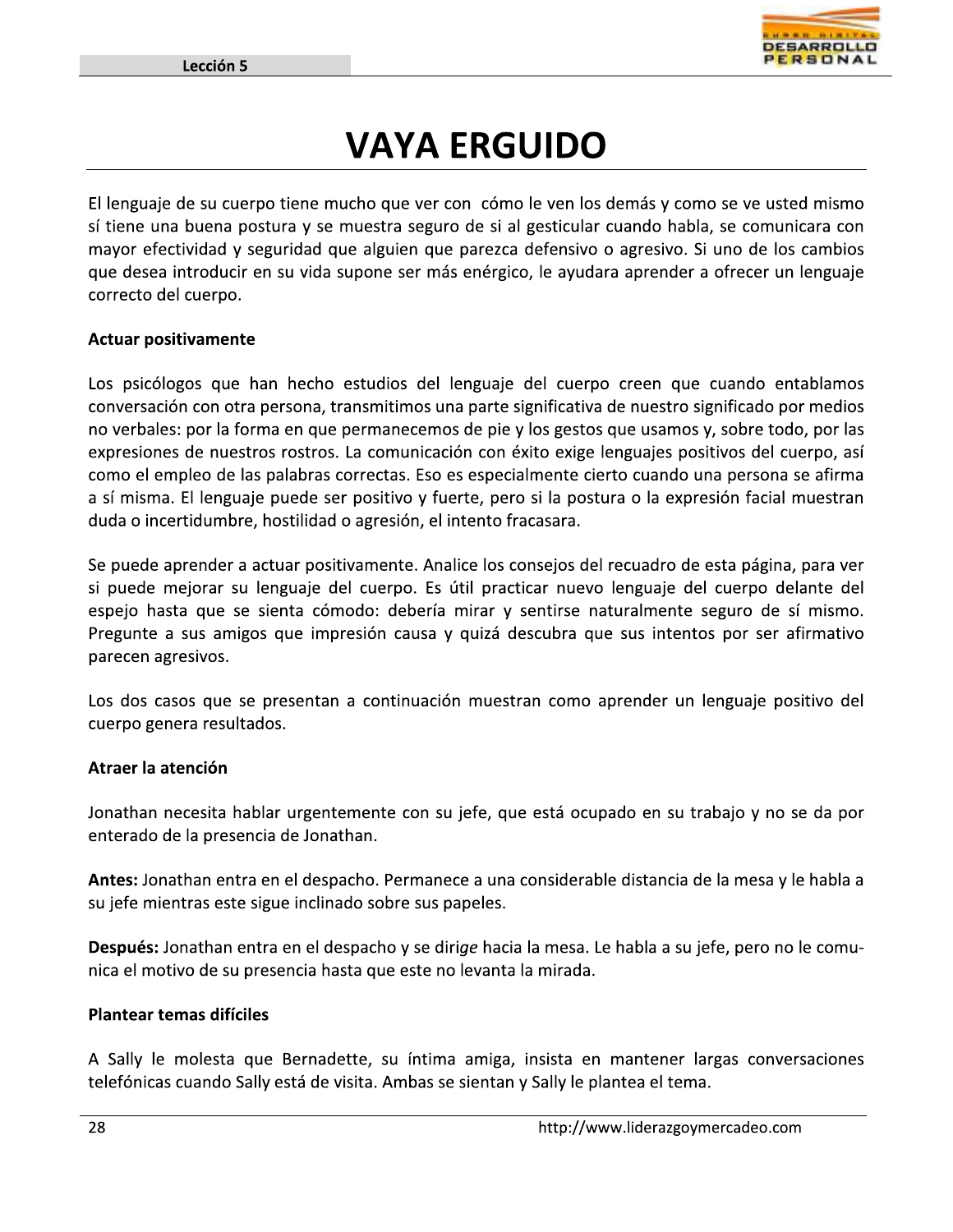

Antes: Sally adopta una postura hostil, inclinada hacia atrás en la silla, poniendo una barrera con un brazo y señalando a Bernadette, que retrocede ante lo que percibe como un ataque.

Después: Sally se inclina hacia adelante, con las manos entrelazadas delante de ella, con una expresión seria en la cara, pero sin fruncir el ceño. Bernadette le presta atención sin sentirse amenazada.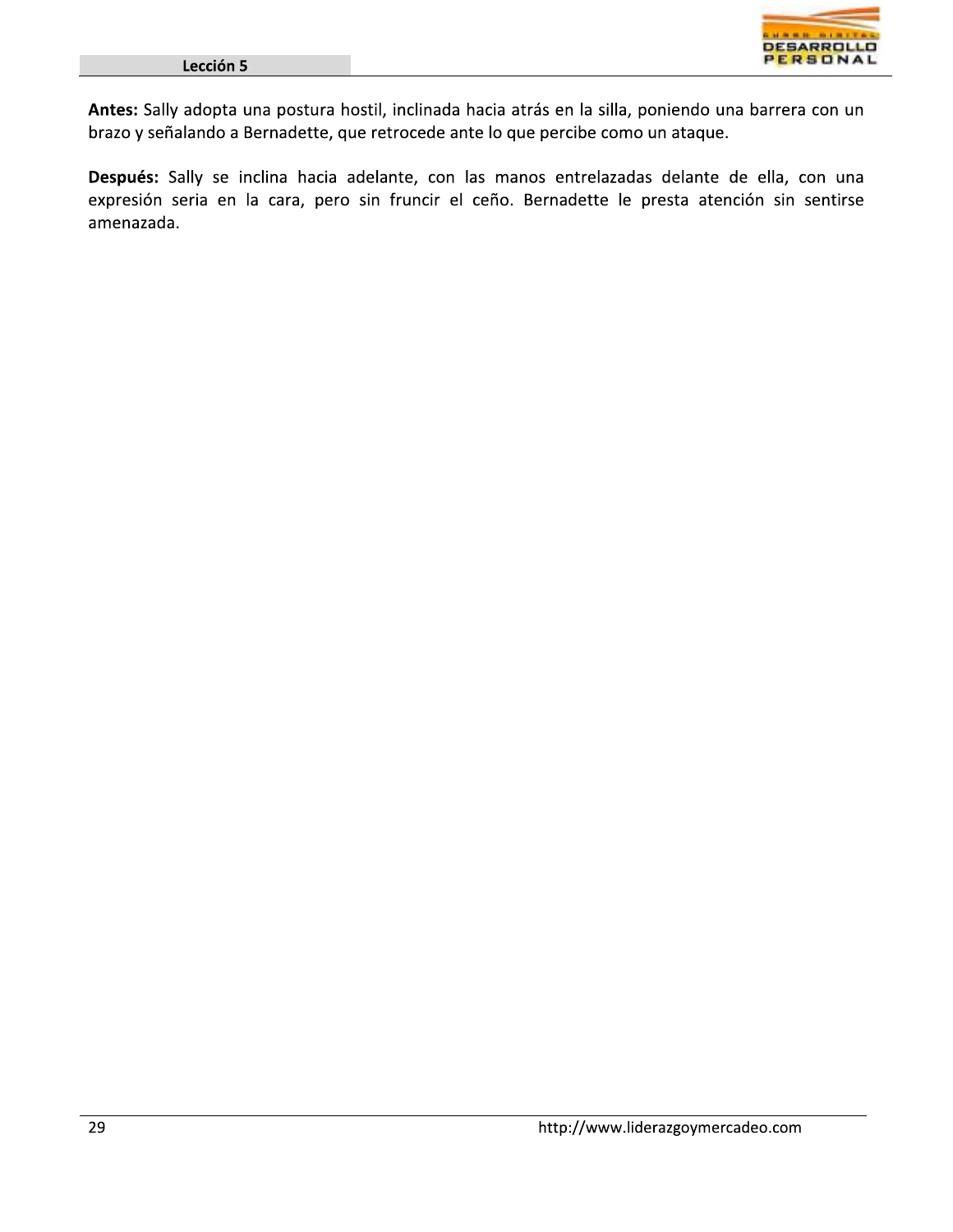

### **CONSIGA RESULTADOS**

Si le parece difícil ser enérgico vigile los siguientes puntos cuando hable con otra persona:

#### Postura

- · Manténgase erguida.
- No hunda los hombros.
- Apóyese sobre ambos pies.
- No ladee la cabeza.
- · Sitúese delante de la persona con la que habla.
- No se siente si la otra persona permanece de pie.

#### **Rostro**

- · Mire a la otra persona a los ojos cuando sea afirmativo.
- No bostece ni parezca tener falta de interés.
- Mire seriamente y participe cuando se le hable seriamente. No mire fijamente a la persona con la que habla.

#### **Gestos**

- · Siéntese con la espalda recta en su asiento.
- No juguetee con nada.
- · Utilice gestos que ayuden al desarrollo de la conversación. No tabalee con los dedos de las manos o con los pies.
- · Quítese las gafas al hablar, para mantener la atención.
- No mueva frenéticamente las manos mientras habla.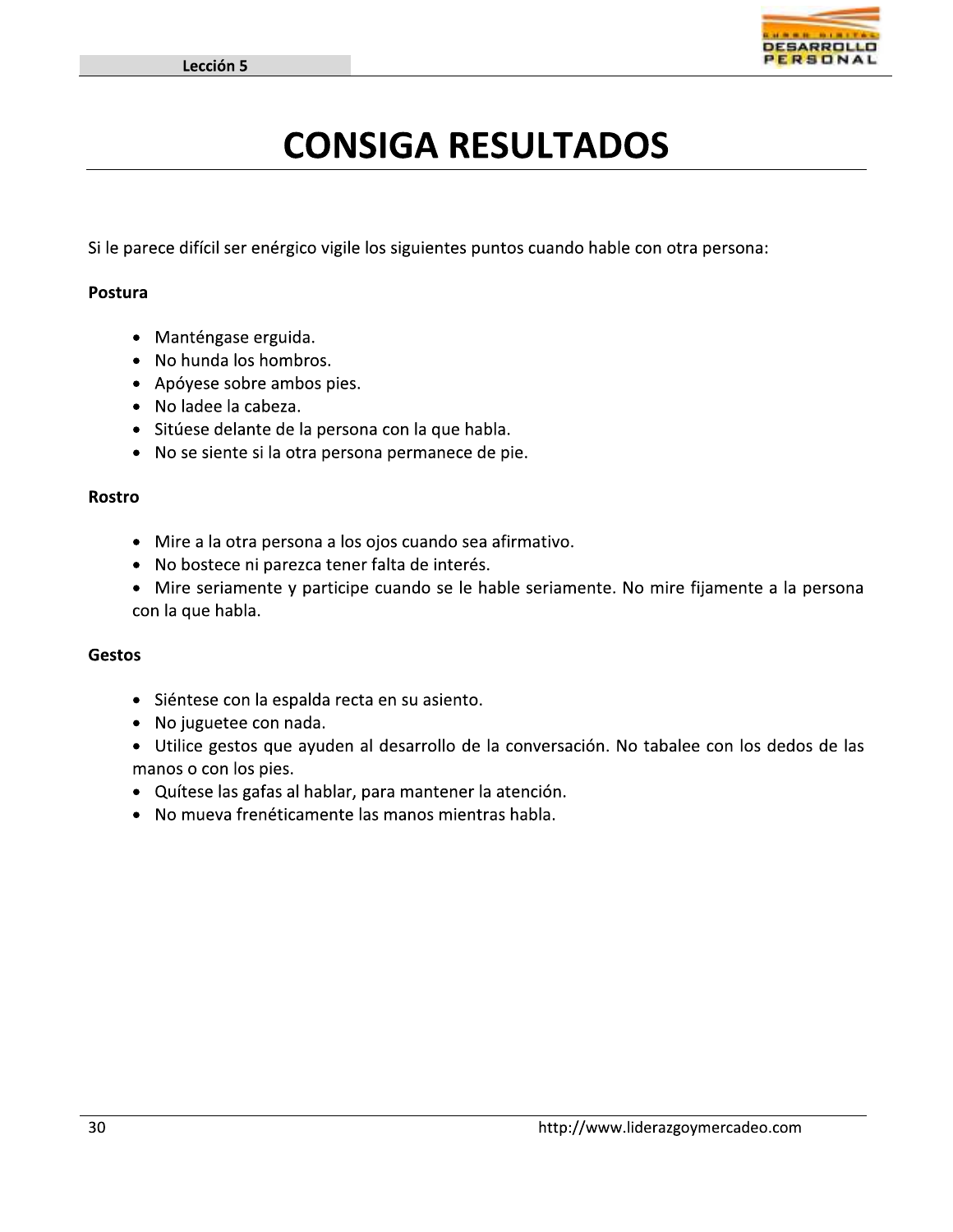

### **CONSIGA RESULTADOS**

Ser bajo es considerado como un problema más por los hombres que por las mujeres. Un hombre bajo puede sentirse poco atractivo, o que es discriminado en el trabajo, en favor de los hombres más altos. Una mujer baja que sale con un hombre alto tiene menos probabilidad de invitar a comentarios de los demás que un hombre bajo acompañado por una mujer más alta que él. Por otro lado, una mujer baja quizá tenga que resistirse a los intentos de los hombres por protegerla cuando intenta afirmarse como una profesional competente.

### Superar la altura

Las mujeres bajas que desean aparecer más altas, pueden recurrir a unos pocos trucos, como ponerse tacones más altos, o llevar un estilo de cabello peinado hacia arriba. No obstante, a los hombres bajos les resulta más difícil parecer más altos sin llamar más la atención hacia su verdadera estatura.

Si es usted un hombre bajo y no se siente feliz con su altura, puede aumentar su confianza y contribuir a tener una presencia positiva ante los demás siguiendo los siguientes consejos:

- No se ponga zapatos de tacón alto. Añadir unos centímetros a su altura no le hará ser más alto, pero permitirá a los demás darse cuenta de que está usted preocupado por su altura.
- Camine erguido, relaje los hombres, hable con claridad y directamente y mantenga un buen contacto visual. Siga los consejos del recuadro anterior sobre el lenguaje del cuerpo.
- · En el despacho, asegúrese de que la altura de su silla sea ajustable, de modo que pueda mantener un contacto visual a la misma altura con su interlocutor sentado.
- Si es posible, invite a la persona a sentarse antes de iniciar una conversación prolongada.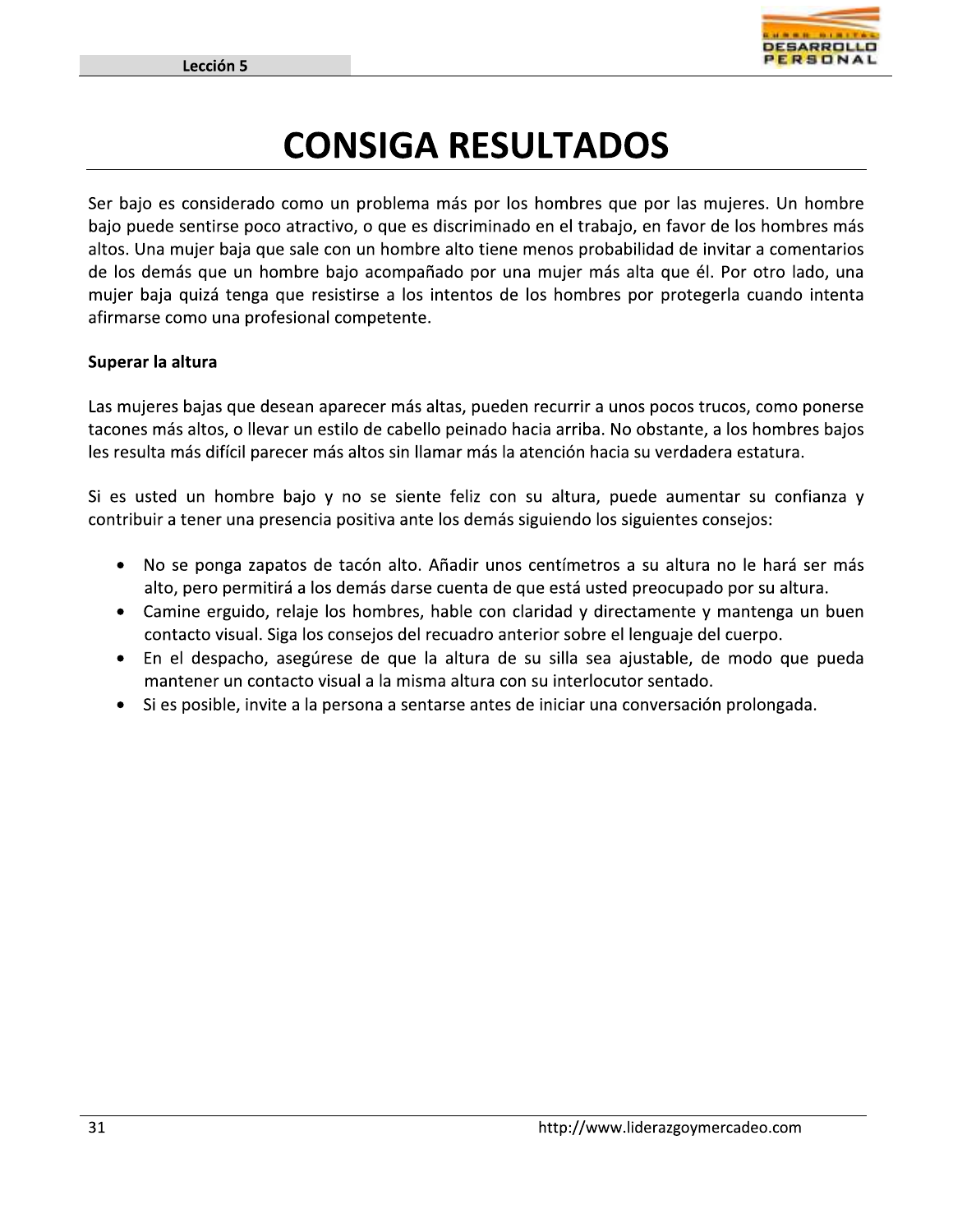

### **EMPIECE A FUNCIONAR**

Resístase a permitir que su estatura sea un gran tema en su vida. No es su estatura la que aprueba exámenes, consigue contratos o le permite satisfacer los deseos de su corazón, sino su personalidad, su inteligencia y la dedicación a sus objetivos.

ES EL MOMENTO de poner en práctica todo lo que ha aprendido sobre atreverse a ser usted mismo. La confianza en sí mismo la puede desarrollar todo el mundo, pero tenga en cuenta que el cambio nunca es sencillo ni rápido; exige compromiso, determinación y estimulo. Para ayudarle a mantenerlo, asegúrese de reconocer todo pequeño éxito alcanzado a lo largo del camino. Es la acumulación de pequeños éxitos lo que le permitirá efectuar esos cambios. Así pues, empiece a funcionar, y disfrute descubriéndose y siendo usted mismo.

### **Creer en Milagros**

Esta noche ocurriera un milagro y mañana hubiera efectuado usted el cambio de su vida, ¿cómo sabrá que lo había conseguido? ¿Que vería en sí mismo que fuera diferente? ¿Cómo se sentiría? ¿Que podría hacer mañana que no puede hacer hoy? ¿Que dejaría de hacer que no pudiera dejar de hacer hoy? ¿Cómo le tratarían los demás una vez que hubiera logrado este cambio?

### Sea específico

Escriba como será diferente y sea específico. No se limite a decir: «Tendré más seguridad en mí mismo», y de ejemplos de las circunstancias en las que tendría mayor seguridad en sí mismo; por ejemplo: No volveré a aceptar el trabajar después de mi horario en la oficina», o bien: «Hablare con mi esposa sobre su desorden, en lugar de quejarme». Tenga a mano esta lista de acciones positivas y utilícela para controlar su *progreso*.

### **Entréguese totalmente**

A menudo, la gente empieza sus proyectos sin mucho entusiasmo. Eso es algo que se detecta en su forma de hablar. Dicen, por ejemplo que «intentare» dejar de fumar, ser más enérgico o hacer ejercicio con regularidad, dicen que «veré» como van las cosas. Imagine que la noche antes de que el cirujano le opere, este anunciara que al día siguiente «intentare» extirparle el apéndice, esa falta de confianza en sí mismo no contribuiría mucho a aliviar la ansiedad del paciente, es decir, de usted.

#### No más excusas

Quizá tenga la sensación de que no es el momento para hacer ese cambio. Las excusas abundan: «No creo que esté preparado para perder peso», «Creo que no debería empezar las clases nocturnas mientras los niños vayan todavía a la escuela». Lo cierto es que si espera a que llegue el momento adecuado, quizá se encuentre con que nunca hace nada. La vida no esperará a que usted empiece su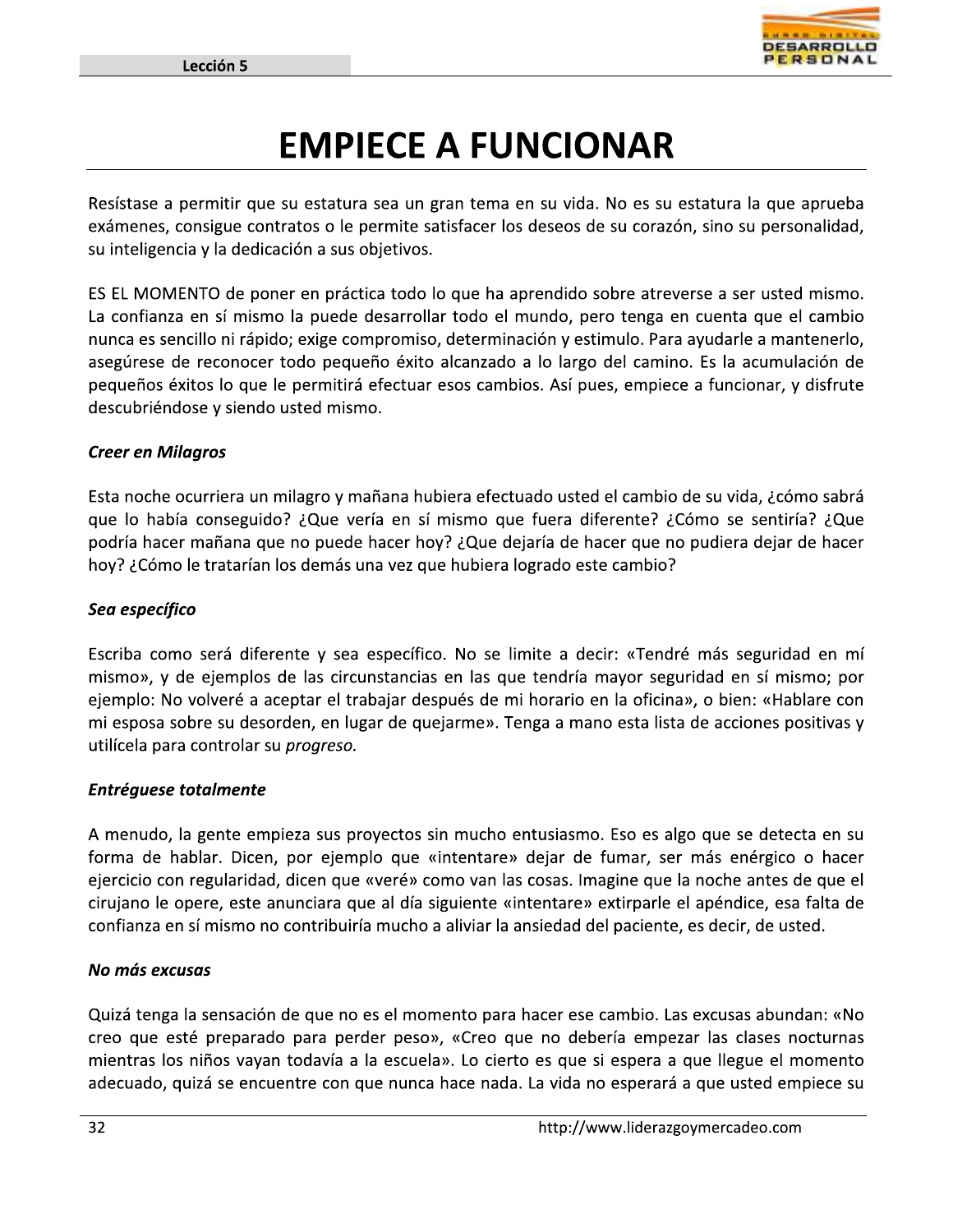

curso de éxito. El mundo no se detendrá a que usted lance su proyecto, así que no espere a que llegue el momento adecuado, porque quizá no llegue nunca

### Transforme lo negativo en positivo

Transforme una debilidad en un punto fuerte. Si es tímido y teme acudir a una fiesta llena de personas intimidantes y desconocidas para usted, practique su visualización y técnicas de afirmación positiva. Recuerde que una persona interesada es una persona interesante, y aproveche en beneficio propio su naturaleza tranquila. Dígase a sí mismo: «Espero con ilusión esa fiesta».

### No mire atrás

Cuando empiece su proyecto, su vida actual puede parecer repentinamente agradable. Quizá piense que debería sentirse satisfecho con lo que tiene, en lugar de esforzarse por conseguir más. El cambio ocurre continuamente, y usted se verá arrastrado por el flujo general, a menos que lo canalice en la dirección que mejor le convenga. Asegúrese de que consigue lo que le gusta, o tendrá que gustarle lo que tiene. Si no dirige por sí mismo su propia vida, alguien más lo hará por usted.

### **Puede usted hacerlo**

Recuérdese que puede cambiar porque está convencido de que puede hacerlo. Piense en lo que significa lo que desea de la vida, no en lo que no desea. Por ejemplo, evite decir: «No tendré miedo cuando le pida un aumento de sueldo a mi jefe». En lugar de eso, dígase a sí mismo: «Me sentiré confiado cuando le pide un aumento a mi jefe».

### Haga sus deberes en casa

Tendrá más probabilidades de que le vayan bien las cosas si percibe sus problemas como desafíos bien recibidos y no como horribles amenazas. Si le preocupa un examen, no hay mejor alternativa que prepararse bien y ser profesional en cuanto a su método de trabajo. Dígase a sí mismo: «Lo hare bien en este examen porque estoy bien preparado». Y sabrá que está diciendo la verdad.

### Tiene que jugar para ganar

El proceso de lograr el cambio personal puede compararse con un juego en el que le guste participar pero que desea ganar. Si, por ejemplo, pierde una partida de ajedrez, el truco consiste en comprender en que se ha equivocado. Aprende como ha perdido a partir de los movimientos que hizo, de modo que pueda mejorar su táctica y su estrategia a la próxima vez. Mientras trabaja hacia su objetivo, es importante aprender de sus errores y no dejar nunca de intentarlo. Mientras su objetivo sea realista, no hay razón para no terminar por ganar.

### **Procure complacerse**

Por muy duro que lo intente, nunca podrá complacer a todo el mundo, pero aprender a complacerse a sí mismo es algo que puede conseguirse, y mucho más importante. Si es baja de estatura, pero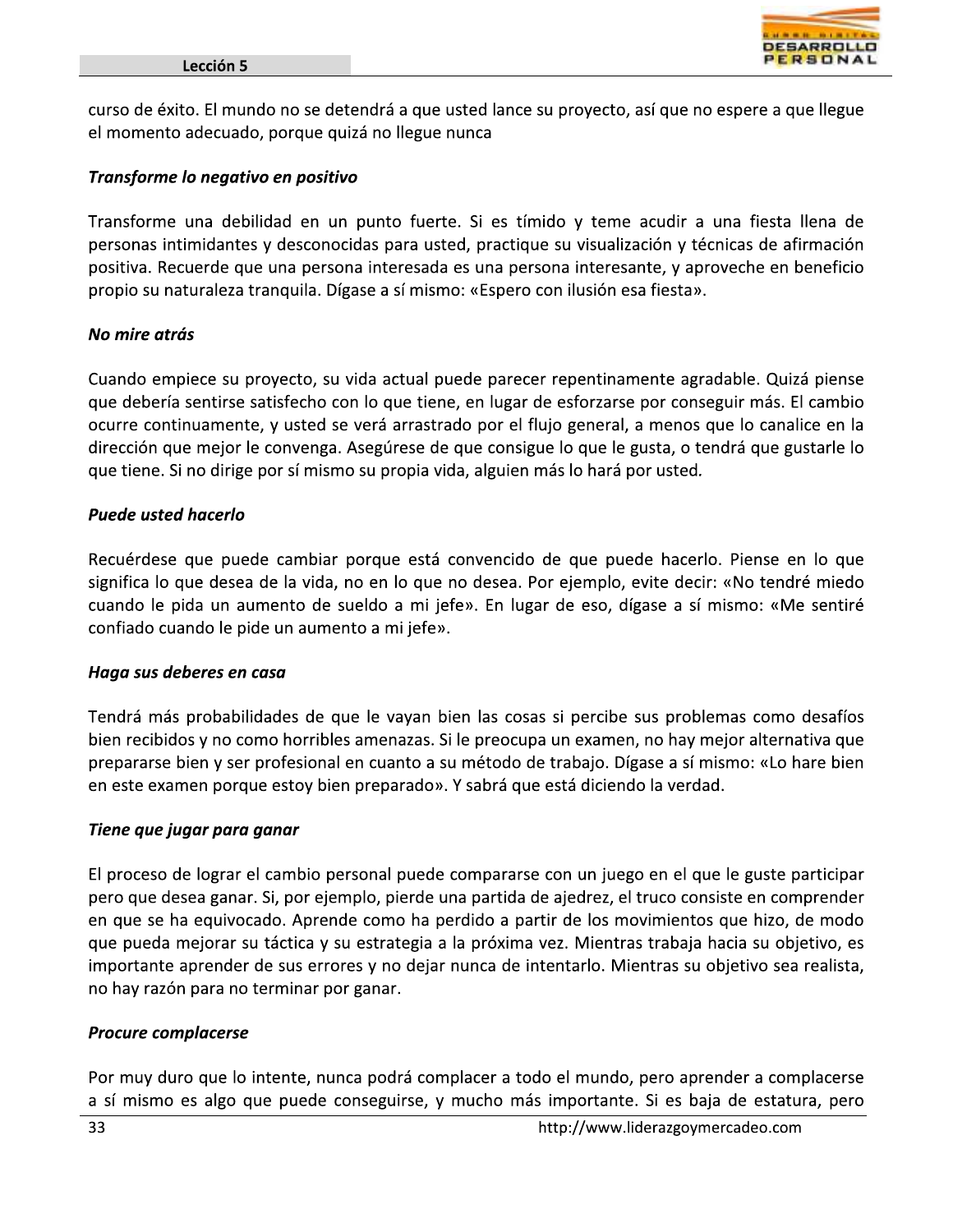#### Lección 5



desea parecer una modelo, siempre se sentirá insatisfecha. Aceptar quien es y sacar el máximo provecho de lo que tiene, ya se trate de su aspecto, personalidad, inteligencia o creatividad, le permitirá alcanzar satisfacciones más reales y a más largo plazo que quejarse por su estatura o por algo sobre lo que no ejerce usted ningún control.

### Concédase incentivos

Utilice las recompensas como incentivos para seguir adelante y dar el siguiente peso. Puede prometerse, por ejemplo, ese nuevo pañuelo de seda en cuanto haya perdido otro par de kilos de peso; si ha solucionado un desacuerdo con una amiga puede invitarse a sí misma, y a su amiga, a ir al teatro. O las recompensas pueden ser solo una forma de celebrar sus logros intermedios, una expresión de lo feliz que se siente mientras se acerca a su objetivo. Un baño prolongado, una cena especial o un ramo de flores pueden contribuir a acentuar su felicidad.

### Disfrute de su éxito

Cuando alcance su objetivo quizá desee planificar una celebración especial o una fiesta para si mismo y para los amigos que le animaron a lo largo del camino. Siéntase orgulloso de sus logros: se ha ganado el éxito. Si hay otros ámbitos de su vida que desea cambiar, aprovecha su recién encontrada confianza en sí mismo y el impulso para empezar a moverse ahora mismo.

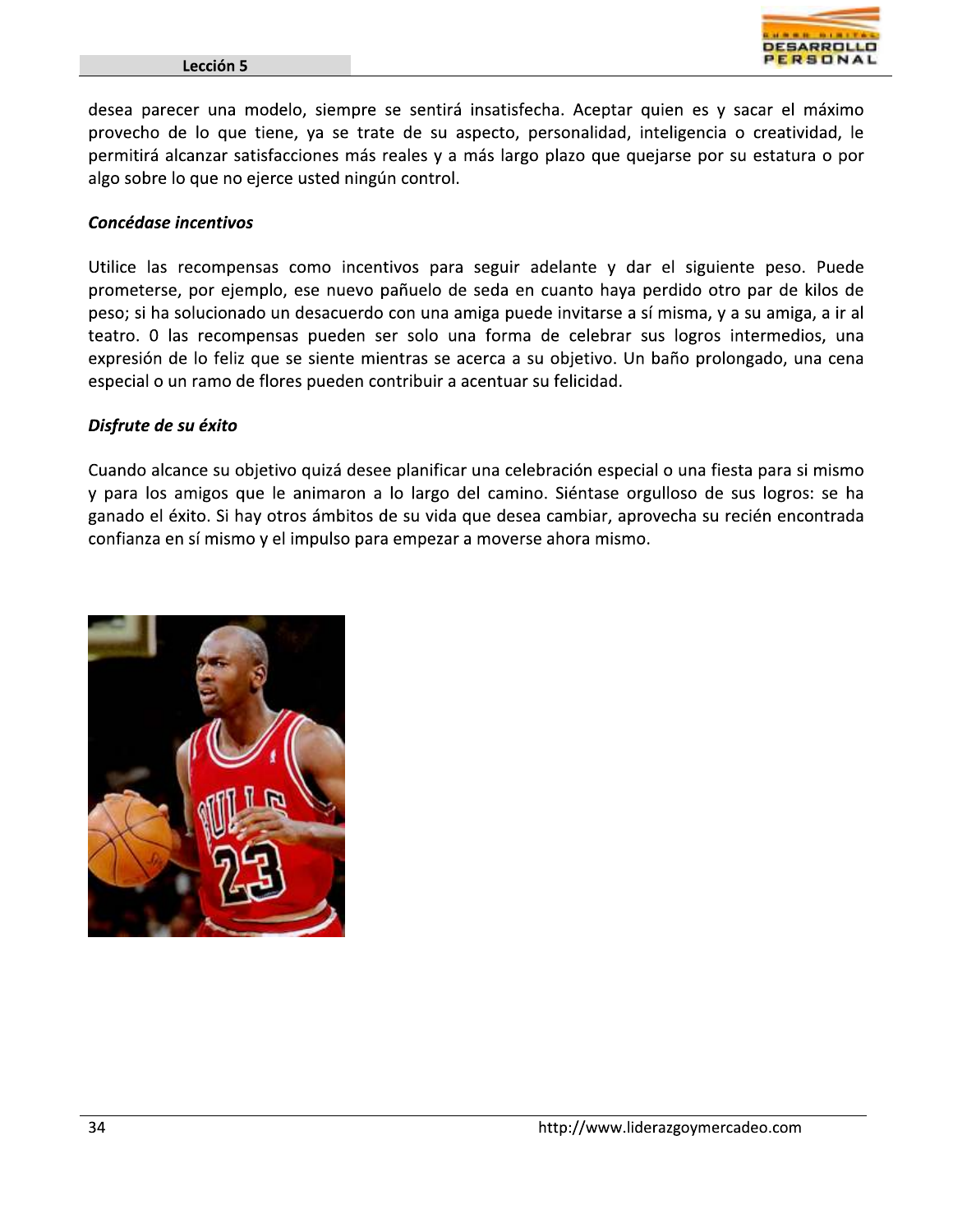

### **SOLUCIONES A LOS EJERCICIOS**

### Página 26 Lección 1:

#### Cómo funciona su carácter

Lea las soluciones que se indican abajo para descubrir si su respuesta a las situaciones es dependiente, controladora, madura o competitiva. Luego lea el siguiente análisis de las respuestas para obtener mayor información.

| 1. a. dependiente              | 2. a. dependiente |
|--------------------------------|-------------------|
| b. maduro                      | b. maduro         |
|                                | c. controlador    |
| c. controlador                 | d. competitivo    |
| d. competitivo                 |                   |
|                                |                   |
| 3. a. dependiente<br>b. maduro | 4. a. dependiente |
|                                | b. maduro         |
|                                | c. controlador    |
| c. controlador                 | d. competitivo    |
| d. competitivo                 |                   |
|                                |                   |
|                                | 6. a. dependiente |
| 5. a. dependiente              | b. maduro         |
| b. maduro<br>c. controlador    | c. controlador    |
|                                | d. competitivo    |
|                                |                   |
| d. competitivo                 |                   |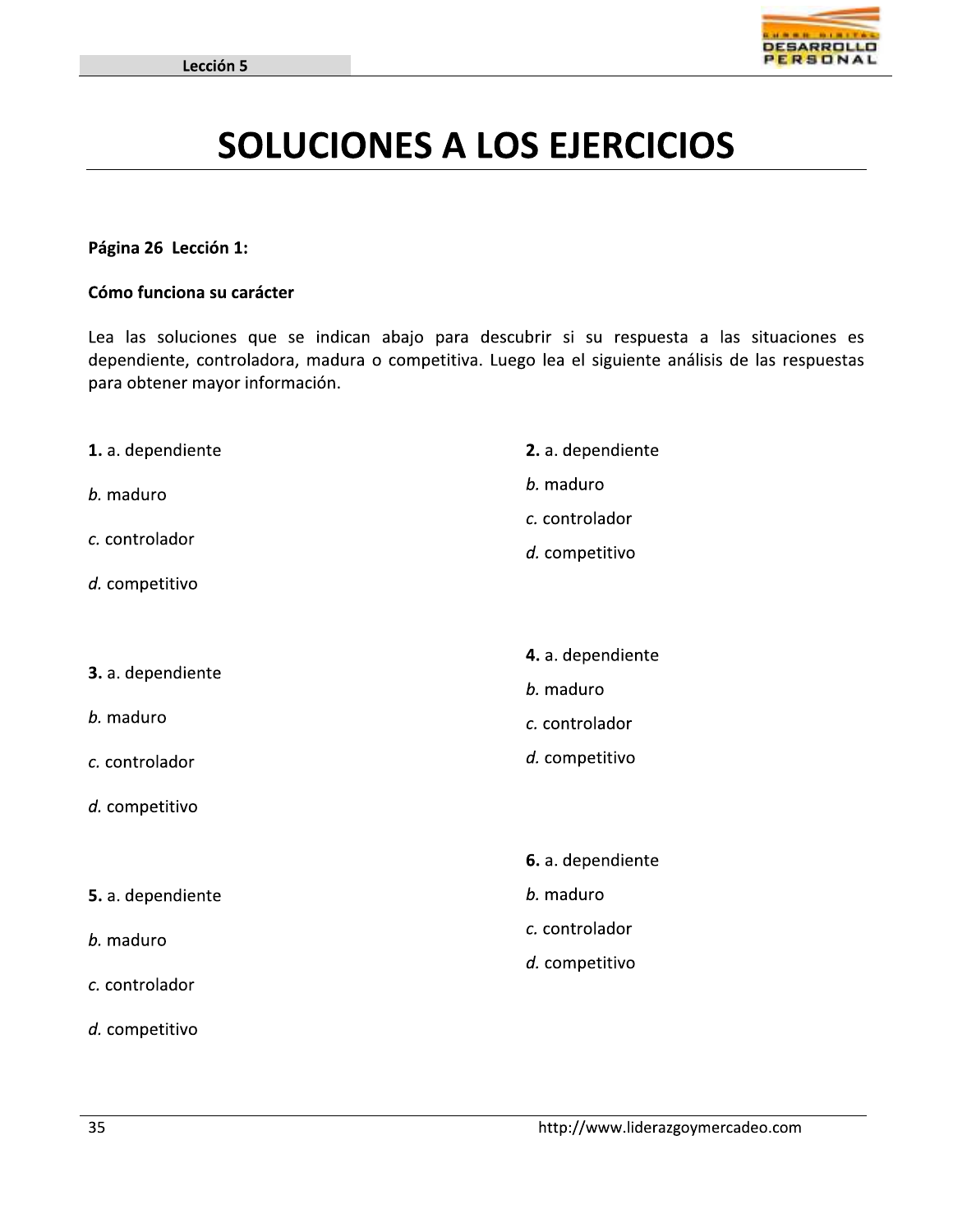

Por cada pregunta, compruebe además la respuesta que sinti6 que fuera la más apropiada para usted; luego, examine la pauta que surja. Si dio principalmente respuestas maduras, su carácter mantiene un equilibrio de rasgos de comportamientos dependientes, controladores y competitivos. En caso contrario, ¿destaca como dominante algún rasgo en particular? Quizá descubra, por ejemplo, que la mayoría de sus respuestas son muy competitivas. Si luego compara sus respuestas a cada pregunta con la respuesta madura obtendrá una comprensión sobre la forma en que funciona su carácter, así como sobre la pauta de comportamiento que conduce a su respuesta. De este modo, puede aprender a anticipar su respuesta natural al reconocer las señales de advertencia de su pauta. Puede aprender entonces a modificar su pauta para evitar la respuesta dependiente, controladora o competitiva, para comportarse de una forma más madura.

### Página 4 Lección 3:

### ¿De qué tiene miedo?

Preguntas 1-8: Si contestó la mayoría preguntas con «siempre» o «a menudo», probablemente tenga miedo al éxito. Eso se interpone en su camino y le impide alcanzar todo lo que podría. Vuelva a la sección sobre Temor al éxito.

Preguntas 9-18: Si contestó la mayoría de estas preguntas con «siempre» o «a menudo», quizá tenga miedo al fracaso. Para superar este temor, muchas veces paralizante, vuelva a la sección Temor al fracaso. La sociedad, en forma de padres y maestros, nos enseña desde la niñez que solo hay una respuesta correcta y un solo ganador. Así, la gente termina por confundir el no alcanzar éxito en una tarea o empresa con ser un fracaso. Ese es, quizá., el temor más común

Preguntas 19-27: Si contesta la mayoría de estas preguntas con «siempre» o «a menudo», quizá tenga miedo a que otros le desaprueben. Lea la sección Temor a la desaprobación para saber más sobre su temor y sus posibles causas.

Preguntas 28-37: Si contesto la mayoría de estas preguntas con «siempre» o «a menudo», quizá tenga una necesidad profundamente enraizada a controlar y demostrar su competencia. Eso es un intento por enmascarar su temor a la impotencia. Lea la sección Temor a la incapacidad

Preguntas 38-46: Si contestó la mayoría de estas preguntas con «siempre» o «a menudo», experimenta un temor profundamente enraizado al rechazo y hace todo lo posible por asegurarse de agradar a los demás. Vaya a la sección sobre el Temor al rechazo

Preguntas 47-56: Si contestó la mayoría de estas preguntas con «siempre» o «a menudo», quizá tenga miedo a parecer vulnerable, ya sea en situaciones sociales o en sus relaciones más íntimas. La sección Temor a la vulnerabilidad, explica más sobre este temor común que inhibe las relaciones de muchas personas con los demás.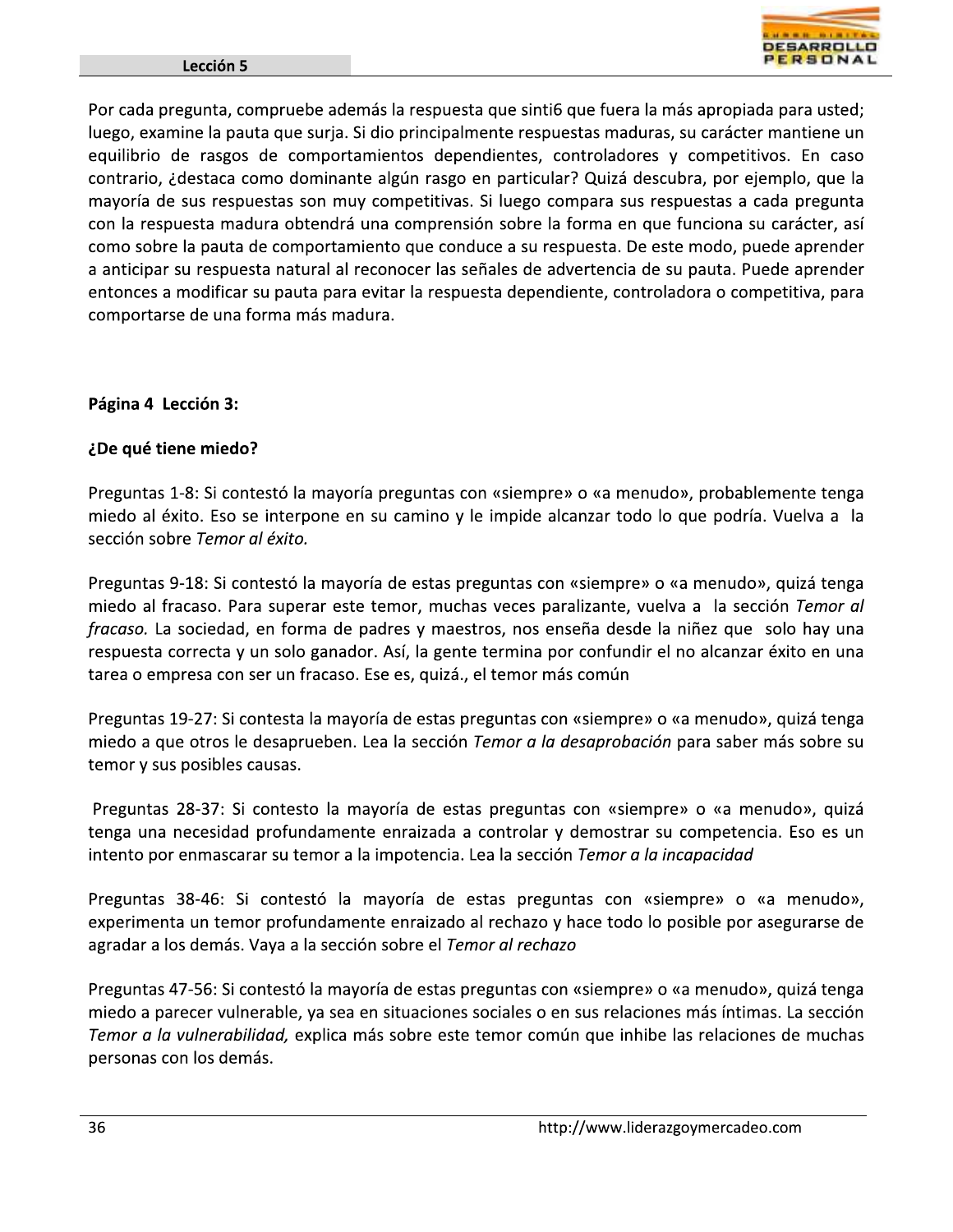

Preguntas 57-64: Si contestó la mayoría de estas preguntas con «siempre» o «a menudo», tiene tanto miedo a la perdida que quizá evite o sabotee las relaciones íntimas. La muerte, la vejez, la enfermedad y las pérdidas que conllevan le asustan. Lea la sección Temor a la pérdida para comprender más este temor.

Preguntas 65-72: Sicontestó la mayoría de estas preguntas con «siempre» o a menudo», quizá tenga miedo a la separación y a que darse solo. Lea la sección sobre el Temor a la separación, en la página 67.

Preguntas 73-82: Si contestó la mayoría de estas preguntas con «siempre» o «a menudo», experimenta un pesimismo profundamente enraizado sobre su vida y el mundo en general, así como acerca de lo que le reserva el futuro. Lea la sección Temor al futuro, para encontrar más información sobre su temor.

### Página 21 Lección 3

### Ponga a prueba sus ansiedades Mary

Si cree que es como Mary, sus ansiedades le parecen incontrolables y abrumadoras. Si sufre de fobias, en esta lección encontrara consejos que le serán de utilidad. Hay muchas formas mediante las cuales puede ayudarse y, en último término, liberarse de sus fobias. No obstante, quizá le resulte valioso consultar también con un psicoterapeuta o psicólogo.

### Peter

Si se identificó con Peter, tiene una ansiedad basada en la situación. Eso, desde luego, puede parecer paralizante, pero anímese al saber que puede superarlo mediante la visualización, el pensamiento positivo y la buena preparación.

### **Mike**

Si se ve a sí mismo como Mike, está permitiendo que sus preocupaciones le agobien por completo. El empleo de técnicas de relajación y visualización le ayudará a impedir que sus preocupaciones le persigan. También necesita poder controlar su voz negativa interior, aprendiendo a pensar más positivamente y a dejar de pensar siempre en lo que puede salir mal, en lugar de en lo que puede ir bien.

### Samantha

Si cree que es como Samantha, ye la ansiedad como una fuerza positiva, y emplea la energía que la acompaña como una ayuda para rendir mejor. Sin embargo, y aunque obtiene estimulo de esta fuerza, también puede inhibir su mejor rendimiento en otros aspectos de su vida. Aprender técnicas de relajación le ayudará a calmarse al final de la jornada, en lugar de depender del alcohol para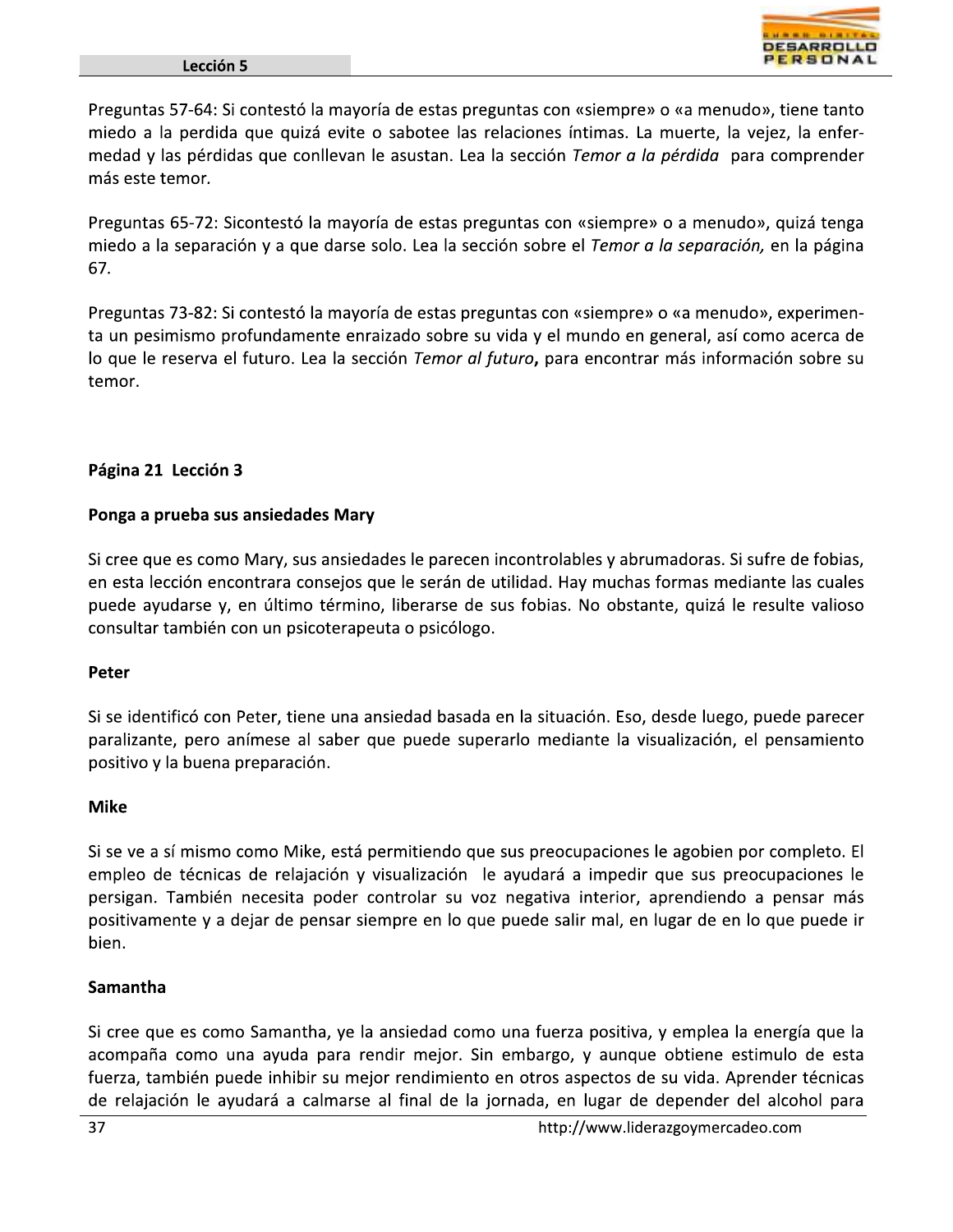

conseguirlo. No olvide que los estimulantes, en última instancia, solo sirven para deformar su realidad y aplazar las cuestiones.

Página 7 Lección 4:

¿Cuál es su ideal? ¿Cree que el aspecto importa realmente?

- Falso a.
- $\mathbf{b}$ . Falso
- Falso  $\mathbf{C}$
- $\mathbf{d}$ . Falso
- Cierto  $\mathsf{e}$ .
- f. Cierto
- Cierto g.
- h. Cierto
- $\mathbf{i}$ . Falso

### La importancia del aspecto:

Sus respuestas a estas preguntas indican hasta qué punto cree que el tipo ideal de aspecto habitualmente percibido importa para alcanzar felicidad y éxito en la vida. Concédase un punto si contesto falso» a las preguntas a, b, c, d, e, i, y dos puntos si contestó cierto». Para las preguntas e, f, g y h concédase un punto si contestó «cierto» y dos puntos si contestó «falso». Sume el número total de puntos. Si ha puntuado 12 o más, significa que concede una gran importancia al aspecto ideal.

Página 11 Lección 4:

### ¿Qué siente con respecto a su cuerpo? Como puntuar:

Por cada una de las preguntas, concédase un punto si contestó «muy hasta cuatro puntos si contestó «muy desgraciado». Sume los puntos y lea las siguientes valoraciones para una mayor comprensión de como ye usted su cuerpo.

Si puntuó de 12 a 24 es bastante feliz con su aspecto. Se siente orgulloso de su cuerpo. Piense en aquellas partes de su cuerpo de las que no se siente tan feliz; destá dispuesto a aceptarlas como son?, ¿o siente que necesita cambiarlas?

Si puntuó de 24 a 36 no se siente tan feliz con su cuerpo. Quizá sigue demasiadas dietas y, desde luego, no se siente muy seguro de su aspecto. Intente centrar la atención en las partes de su cuerpo sobre las que se siente feliz y procure complacerse y enorgullecerse de ellas. Para las partes por las que no se siente tan feliz, ¿cree que necesita cambiarlas o puede aprender a aceptarlas tal como son?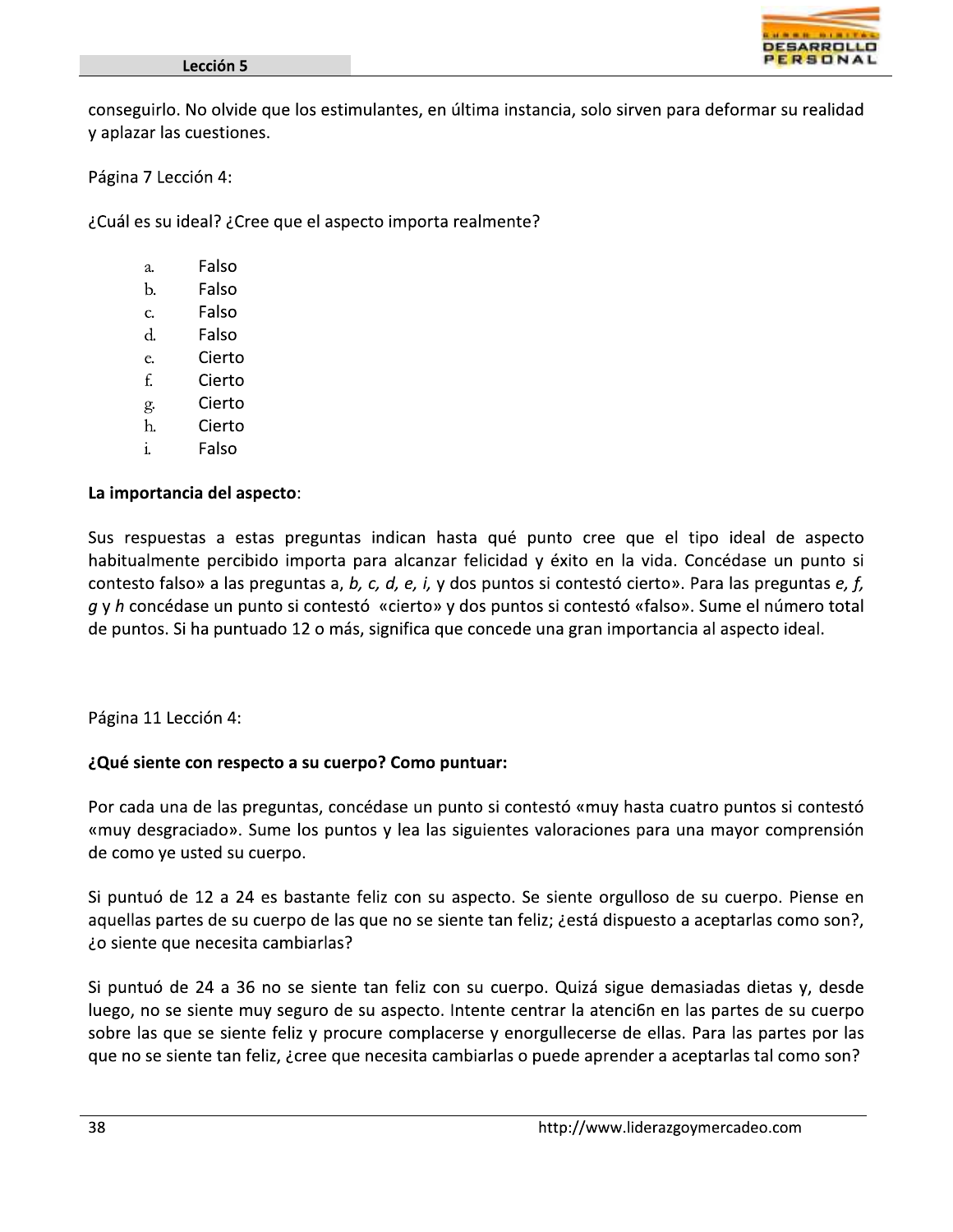

Si puntuó de 36 a 48 se siente infeliz o muy infeliz con su aspecto. También cree que le falta confianza en sí mismo acerca de su aspecto físico. No se avergüence de esos sentimientos. No está solo. Piense en si existe un ámbito de su cuerpo del que se sienta orgulloso, al margen de que haya sido citado o no en el cuestionario. ¿Tiene unas manos atractivas? ¿Le gusta la forma en que cambia su rostro al sonreír? Si se le ocurre pensar en una, procure mirarla mucho tiempo y disfrute de ella. Procure complacerse y enorgullecerse del sentimiento de confianza que eso trae consigo. Luego, cierre los ojos e imagine que extiende esa sensación fortalecedora sobre el resto de su cuerpo. Evite la intrusión de pensamientos negativos. La siguiente sección, en el capítulo cuatro, le ayudará a aprender a querer su cuerpo, para que pueda captar y mantener esos pensamientos positivos.

### **Para hombres**

Las estadísticas demuestran que una media del 75 por ciento de los hombres se sienten bastante felices con su aspecto físico, mientras que solo un 10 por ciento se sienten fuertemente insatisfechos. Probablemente se sentirá menos feliz con el torso medio: un vientre prominente es una fuente muy común de insatisfacción entre los hombres. Y lo es porque, genéticamente, los hombres están programados para acumular grasa en la zona media del torso. Puede intentar controlarlo, pero estará luchando una batalla perdida de antemano si quiere perderlo del todo, porque no está construido de esa forma. Deténgase a pensar si eso cambia la percepción que tiene de su propio cuerpo.

#### Para mujeres

Las estadísticas demuestran que el 45 por ciento de las mujeres se sienten bastante felices con su aspecto físico, y que el 30 por ciento se sienten fuertemente insatisfechas, debido principalmente a que creen estar gordas. Las mujeres están genéticamente programadas para tener una proporción bastante elevada de grasa, particularmente alrededor del est6mago, las caderas y los muslos. De hecho, las hormonal femeninas dejan de actuar adecuadamente cuando el porcentaje de grasa desciende por debajo de un cierto nivel, lo que suele tener como resultado el cese de la menstruación. A menudo, las mujeres se califican como menos atractivas de lo que las califican otras personas; debido a ello, quizá no se sientan satisfechas con su imagen física y no tengan mucha autoestima.